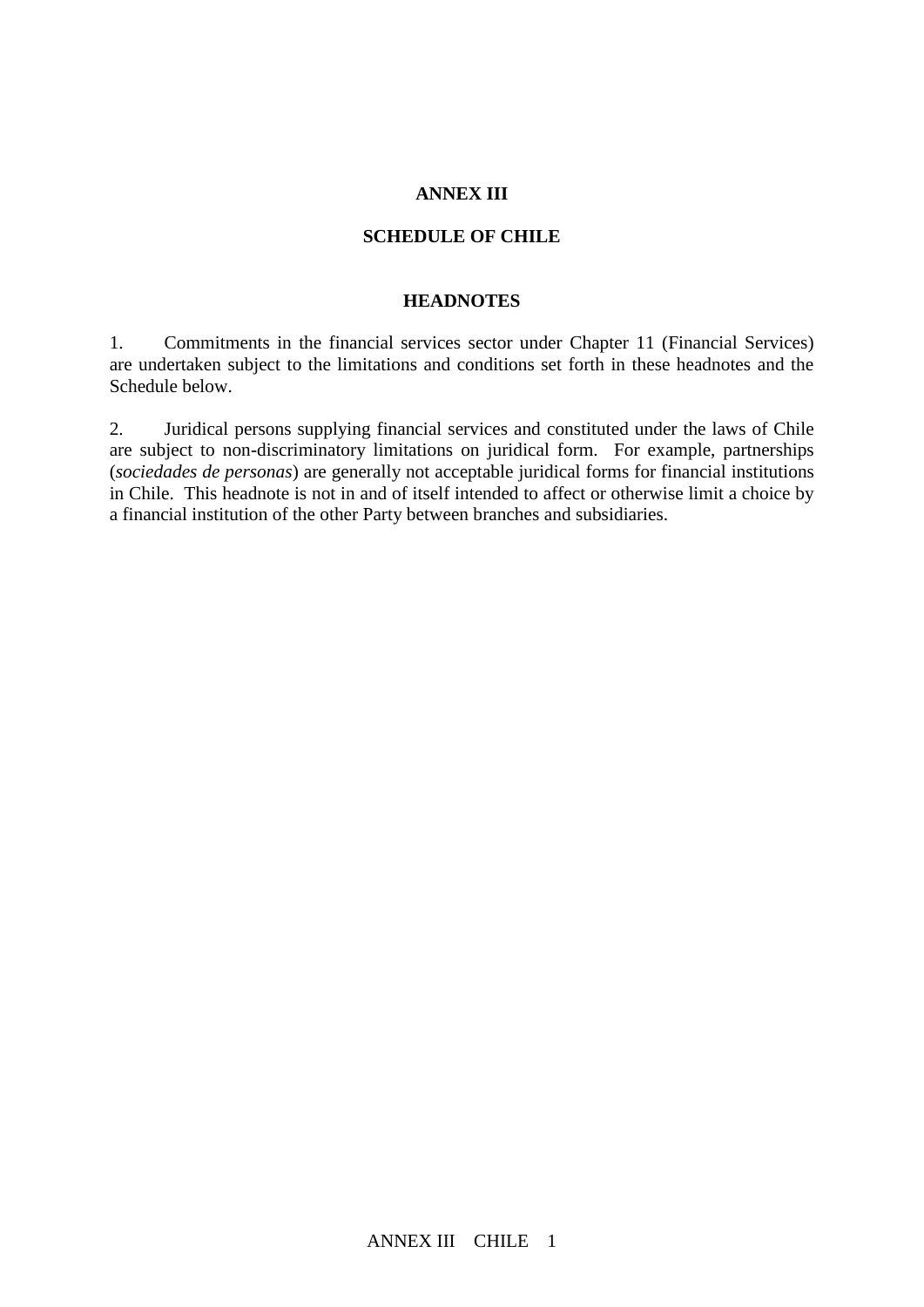### **ANNEX III**

## **Section A**

| Sector:                       | <b>Financial Services</b>                                                                     |  |
|-------------------------------|-----------------------------------------------------------------------------------------------|--|
| <b>Sub-Sector:</b>            | Banking and other financial services                                                          |  |
| <b>Obligations Concerned:</b> | National Treatment (Article 11.3)<br>Senior Management and Boards of Directors (Article 11.9) |  |
| <b>Level of Government:</b>   | Central                                                                                       |  |
| <b>Measures:</b>              | Ley $N^{\circ}$ 18.045, Official Gazette of October 22, 1981,                                 |  |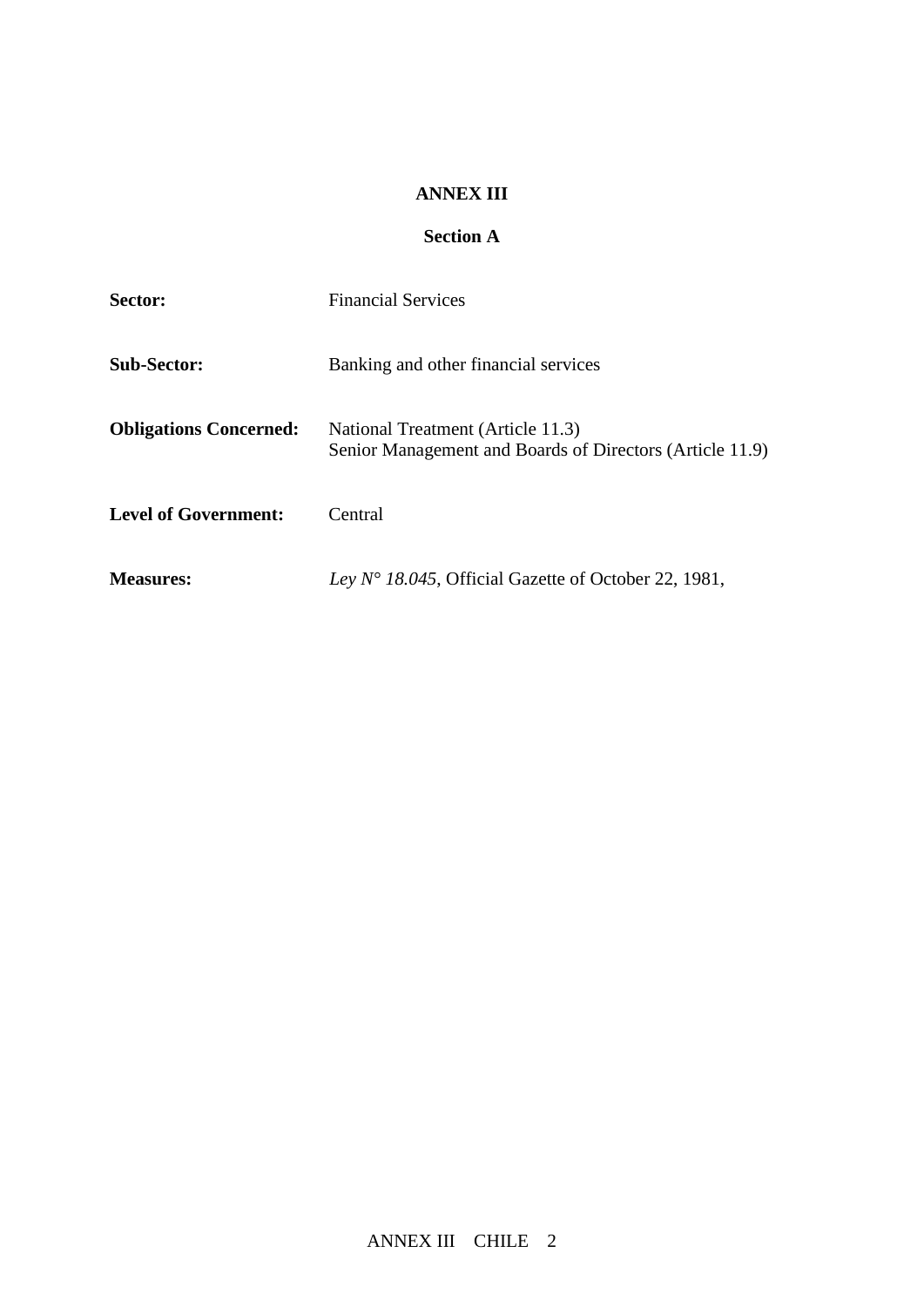| Sector:                       | <b>Financial Services</b>                                                                                                                                                                                                                                                                                                                                                                                              |  |
|-------------------------------|------------------------------------------------------------------------------------------------------------------------------------------------------------------------------------------------------------------------------------------------------------------------------------------------------------------------------------------------------------------------------------------------------------------------|--|
| <b>Sub-Sector:</b>            | Banking and other financial services                                                                                                                                                                                                                                                                                                                                                                                   |  |
| <b>Obligations Concerned:</b> | National Treatment (Article 11.3)                                                                                                                                                                                                                                                                                                                                                                                      |  |
| <b>Level of Government:</b>   | Central                                                                                                                                                                                                                                                                                                                                                                                                                |  |
| <b>Measures:</b>              | Ley $N^{\circ}$ 18.657, Official Gazette of September 29, 1987, Ley de<br>Fondos de Inversión de Capital Extranjero, Titles I and II,<br>Articles 12, 14 and 18<br>Ley N° 18.046, Official Gazette of October 22, 1981, Ley de<br>Sociedades Anónimas, Title XIII, Articles 126 to 132<br>Ley $N^{\circ}$ 18.045, Official Gazette of October 22, 1981, Ley de<br>Mercado de Valores, Title XXVII, Articles 220 to 238 |  |
| <b>Description:</b>           | The capital of a foreign capital investment fund ( <i>FICE</i> ) may not<br>be remitted abroad until five years from the date in which the<br>contribution was made, or three years in the specific case of<br>venture capital foreign investment funds.                                                                                                                                                               |  |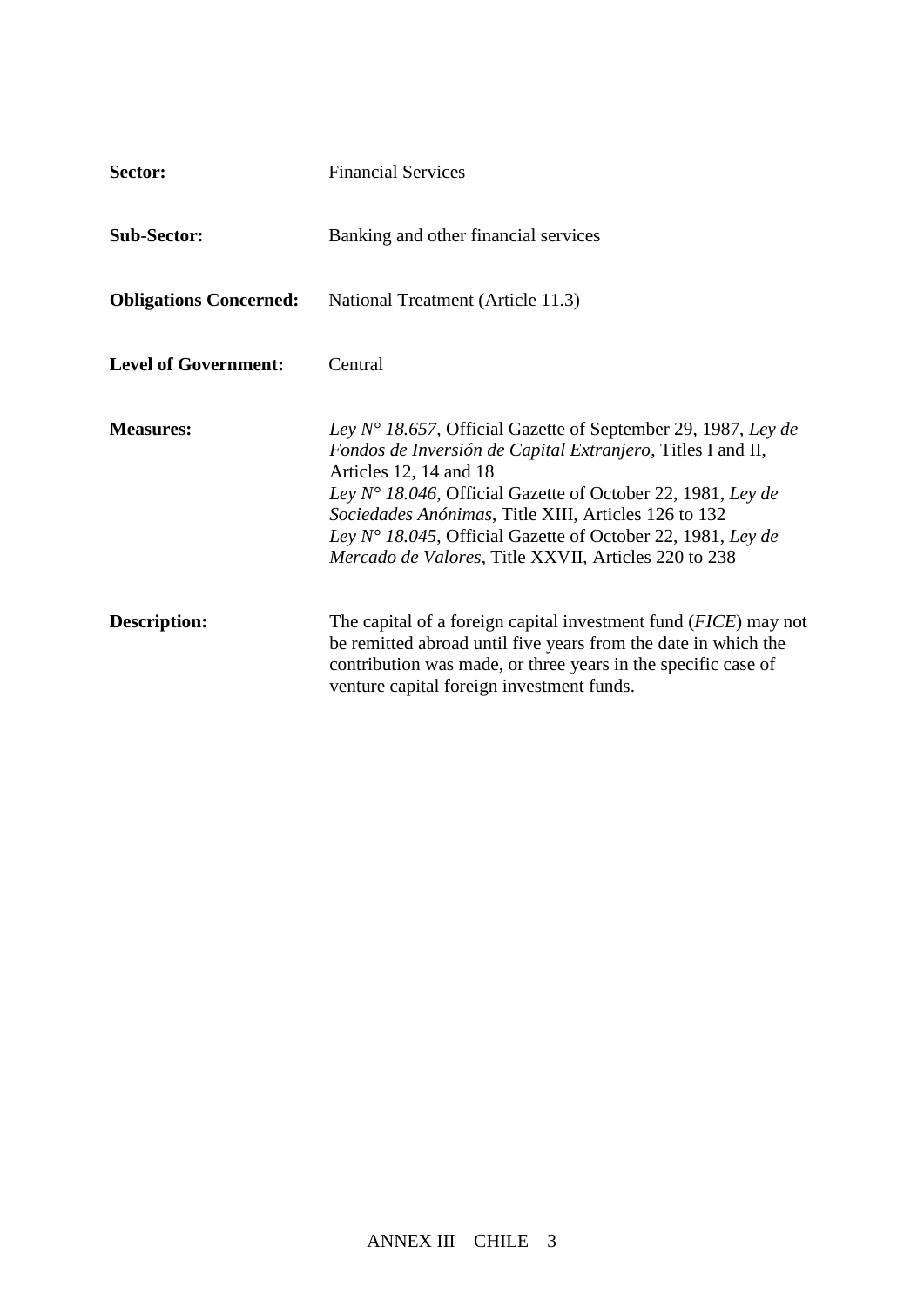| Sector:                       | <b>Financial Services</b>                                                                                                                                                                                                                                                                                                                                                                                                                                                                                     |  |
|-------------------------------|---------------------------------------------------------------------------------------------------------------------------------------------------------------------------------------------------------------------------------------------------------------------------------------------------------------------------------------------------------------------------------------------------------------------------------------------------------------------------------------------------------------|--|
| <b>Sub-Sector:</b>            | Insurance and insurance-related services                                                                                                                                                                                                                                                                                                                                                                                                                                                                      |  |
| <b>Obligations Concerned:</b> | National Treatment (Article 11.3)                                                                                                                                                                                                                                                                                                                                                                                                                                                                             |  |
| <b>Level of Government:</b>   | Central                                                                                                                                                                                                                                                                                                                                                                                                                                                                                                       |  |
| <b>Measures:</b>              | Decreto con Fuerza de Ley $N^{\circ}$ 251, Official Gazette of May 22,<br>1931, Ley de Seguros, Title I, Article 16                                                                                                                                                                                                                                                                                                                                                                                           |  |
| Description:                  | Reinsurance brokerage can be performed by foreign reinsurance<br>brokers. These brokers shall be juridical persons, demonstrate<br>that the entity is legally organised in its country of origin and<br>authorised to intermediate risks ceded from abroad, and provide<br>the date that such authorisation was granted. Such entities shall<br>designate a representative in Chile to represent them with broad<br>powers. The representative may be subject to summons and<br>must have residence in Chile. |  |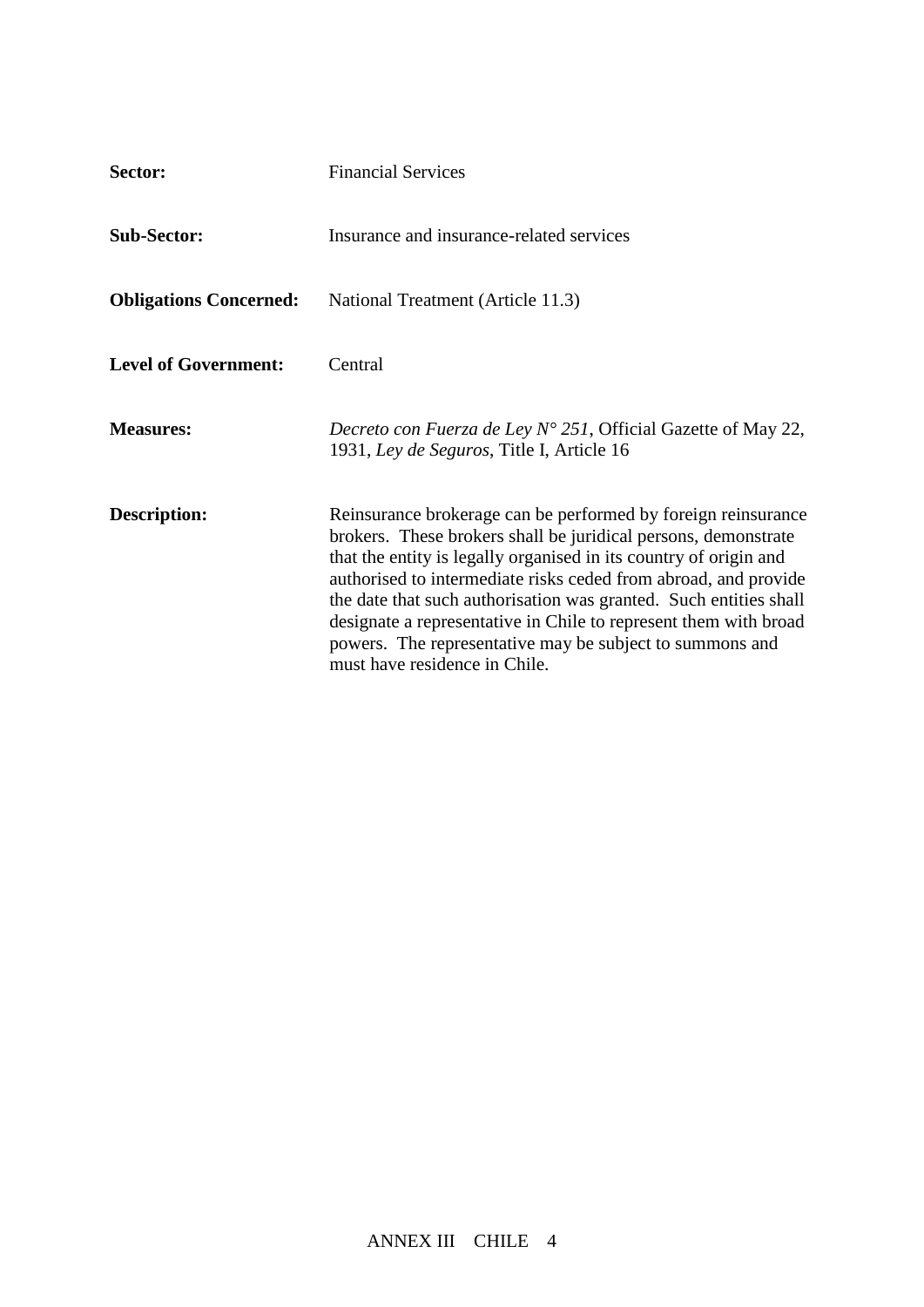| Sector:                       | <b>Financial Services</b>                                                                                                                                                                                                                                                                                  |  |
|-------------------------------|------------------------------------------------------------------------------------------------------------------------------------------------------------------------------------------------------------------------------------------------------------------------------------------------------------|--|
| <b>Sub-Sector:</b>            | Insurance and insurance-related services                                                                                                                                                                                                                                                                   |  |
| <b>Obligations Concerned:</b> | National Treatment (Article 11.3)<br>Senior Management and Boards of Directors (Article 11.9)                                                                                                                                                                                                              |  |
| <b>Level of Government:</b>   | Central                                                                                                                                                                                                                                                                                                    |  |
| <b>Measures:</b>              | Decreto con Fuerza de Ley 251, Official Gazette of May 22,<br>1931, Ley de Seguros, Title III, Articles 58, 62<br>Decreto Supremo Nº 863 de 1989 del Ministerio de Hacienda,<br>Official Gazette of April 5, 1990, Reglamento de los Auxiliares<br>del Comercio de Seguros, Title I, Article 2, letter (c) |  |
| <b>Description:</b>           | Administrators and legal representatives of legal entities and<br>natural persons performing the activity of claim settlement and<br>insurance brokerage must be Chileans or foreigners with a<br>permanent residence permit.                                                                              |  |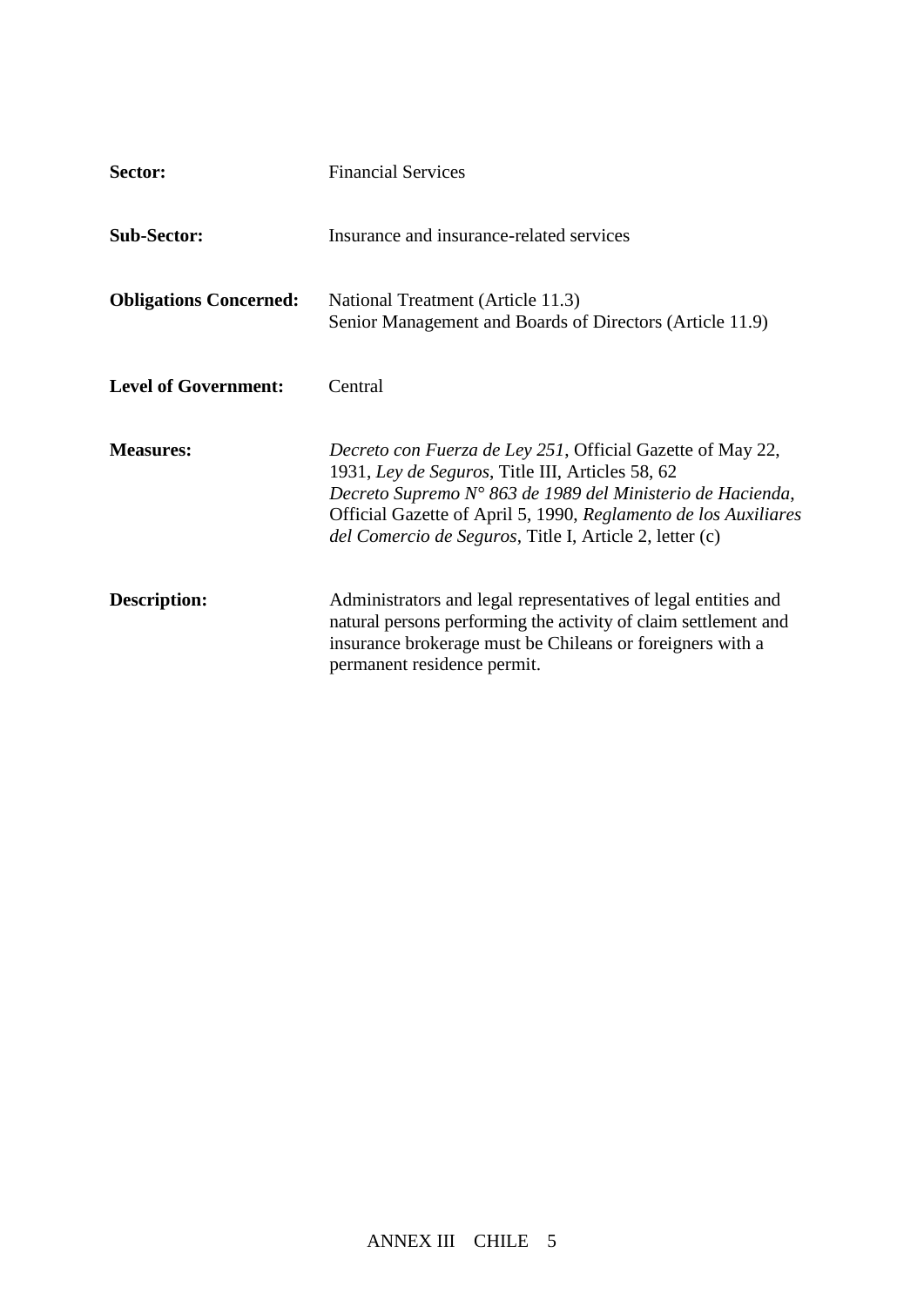| Sector:                       | <b>Financial Services</b>                                                                                                                                                                                                                                                                                                                                                                                           |  |
|-------------------------------|---------------------------------------------------------------------------------------------------------------------------------------------------------------------------------------------------------------------------------------------------------------------------------------------------------------------------------------------------------------------------------------------------------------------|--|
| <b>Sub-Sector:</b>            | Insurance and insurance-related services                                                                                                                                                                                                                                                                                                                                                                            |  |
| <b>Obligations Concerned:</b> | National Treatment (Article 11.3)                                                                                                                                                                                                                                                                                                                                                                                   |  |
| <b>Level of Government:</b>   | Central                                                                                                                                                                                                                                                                                                                                                                                                             |  |
| <b>Measures:</b>              | Decreto con Fuerza de Ley $N^{\circ}$ 251, Official Gazette of May 22,<br>1931, Ley de Seguros, Title I, Article 20                                                                                                                                                                                                                                                                                                 |  |
| Description:                  | In the case of the types of insurance covered in Decreto Ley<br>3.500, involving the cession of reinsurance to foreign reinsurers,<br>the deduction for reinsurance cannot exceed 40 per cent of the<br>total of the technical reserves associated with those types of<br>insurance or a higher percentage if set by the Superintendence of<br>Securities and Insurance (Superintendencia de Valores y<br>Seguros). |  |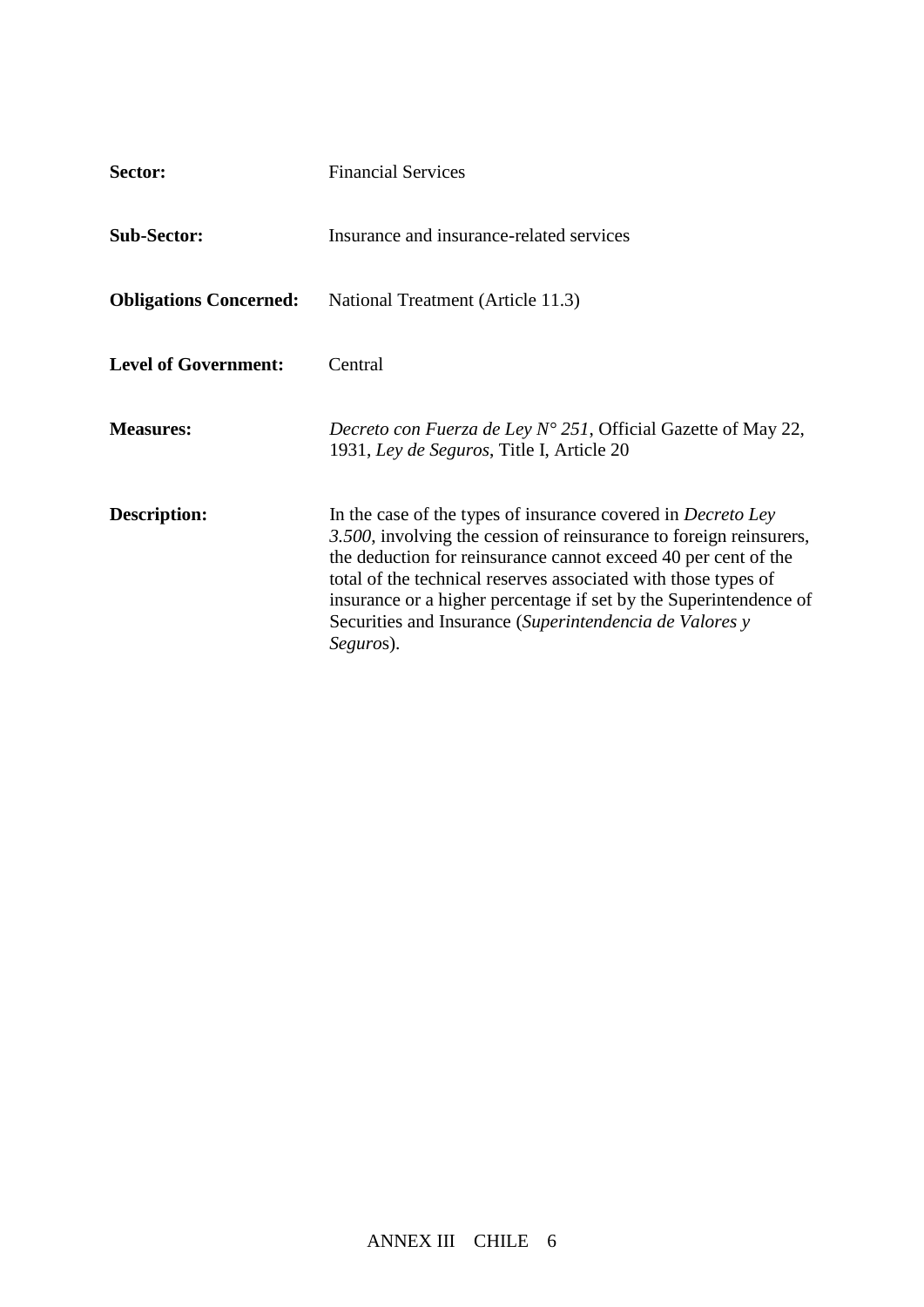| Sector:                       | <b>Financial Services</b>                                                                                                                                                                                                                                                                                                                                                                                                                                                                                                                                                                                                                                                                                                                                                                                                                                                                                                                |  |
|-------------------------------|------------------------------------------------------------------------------------------------------------------------------------------------------------------------------------------------------------------------------------------------------------------------------------------------------------------------------------------------------------------------------------------------------------------------------------------------------------------------------------------------------------------------------------------------------------------------------------------------------------------------------------------------------------------------------------------------------------------------------------------------------------------------------------------------------------------------------------------------------------------------------------------------------------------------------------------|--|
| <b>Sub-Sector:</b>            | Insurance and insurance-related services                                                                                                                                                                                                                                                                                                                                                                                                                                                                                                                                                                                                                                                                                                                                                                                                                                                                                                 |  |
| <b>Obligations Concerned:</b> | National Treatment (Article 11.3)                                                                                                                                                                                                                                                                                                                                                                                                                                                                                                                                                                                                                                                                                                                                                                                                                                                                                                        |  |
| <b>Level of Government:</b>   | Central                                                                                                                                                                                                                                                                                                                                                                                                                                                                                                                                                                                                                                                                                                                                                                                                                                                                                                                                  |  |
| <b>Measures:</b>              | Decreto con Fuerza de Ley Nº 251, Diario Oficial, Mayo 22,<br>1931, Ley de Seguros, Title I                                                                                                                                                                                                                                                                                                                                                                                                                                                                                                                                                                                                                                                                                                                                                                                                                                              |  |
| <b>Description:</b>           | The reinsurance activity may be provided by foreign entities<br>classified, according to risk rating agencies of international well-<br>known reputation as indicated by the Superintendence of<br>Securities and Insurance (Superintendencia de Valores y<br>Seguros), at least in the risk category BBB or other equivalent to<br>it. These entities shall have a representative in Chile who will<br>represent them with broad powers. The representative may be<br>subject to summons. Notwithstanding the aforementioned, the<br>designation of a representative will not be necessary if a<br>reinsurer broker, registered on the records of the<br>Superintendence, carries out the reinsurance operation. For all<br>purposes, especially for those relating to the application and<br>performance in the country of the reinsurance contract, this<br>broker shall be considered the legal representative of the<br>reinsurers. |  |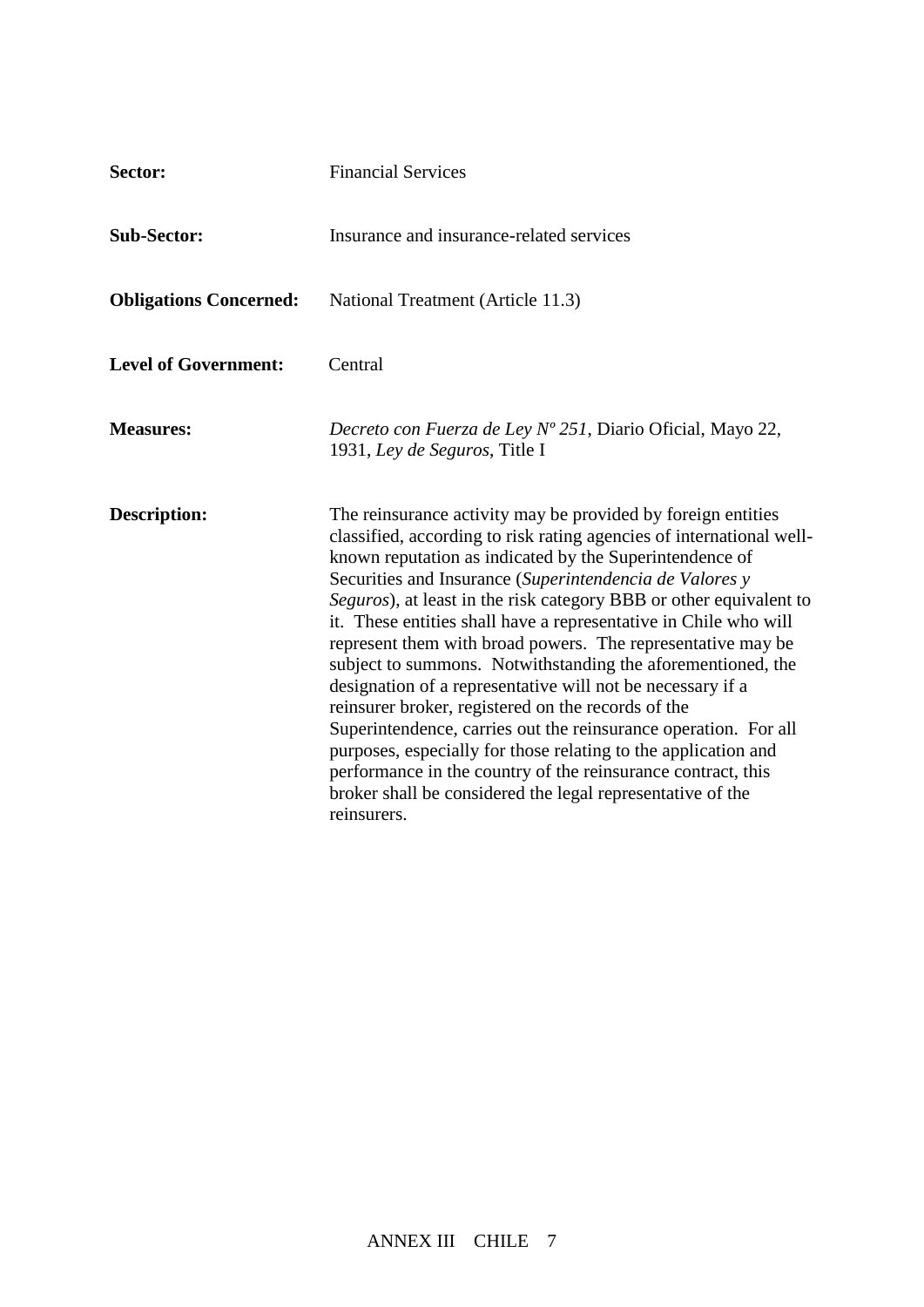### **ANNEX III**

## **Section B**

| Sector:                       | <b>Financial Services</b>                                                                                                                                                                                                                                                                                                                        |
|-------------------------------|--------------------------------------------------------------------------------------------------------------------------------------------------------------------------------------------------------------------------------------------------------------------------------------------------------------------------------------------------|
| <b>Sub-Sector:</b>            | All                                                                                                                                                                                                                                                                                                                                              |
| <b>Obligations Concerned:</b> | Cross-Border Trade (Article 11.6)                                                                                                                                                                                                                                                                                                                |
| <b>Level of Government:</b>   | Central                                                                                                                                                                                                                                                                                                                                          |
| Description:                  | The purchase of financial services, by persons located in the<br>territory of Chile and its nationals wherever located, from<br>financial services suppliers of another Party shall be subject to<br>the exchange rate regulations adopted or maintained by the<br>Banco Central de Chile in accordance with its Organic Law (Ley<br>$18.840$ ). |
| <b>Existing Measures:</b>     | Ley 18.840, Official Gazette of October 10, 1989, Ley Orgánica<br>Constitucional del Banco Central de Chile, Title III                                                                                                                                                                                                                           |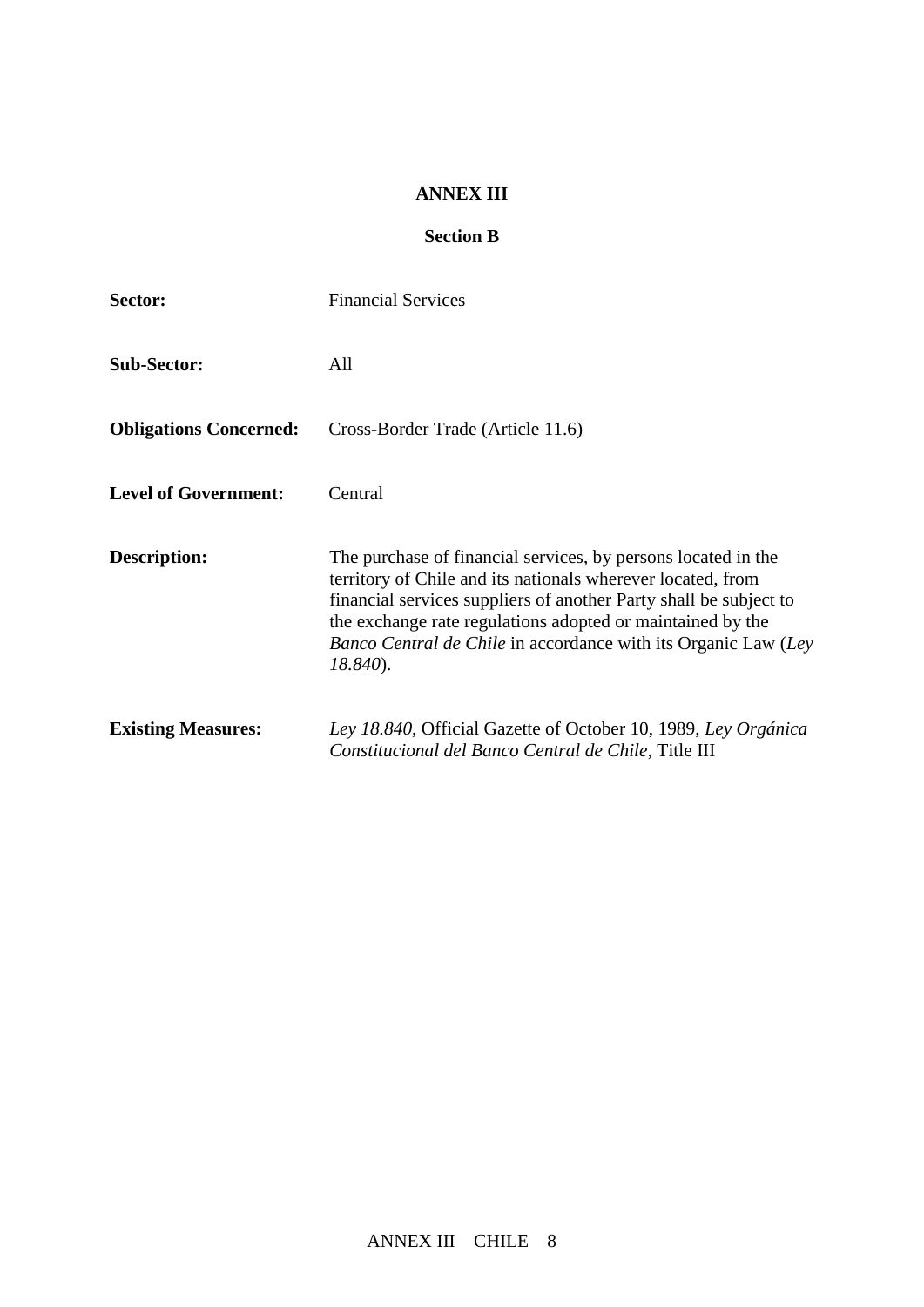| Sector:                       | <b>Financial Services</b>                                                                                                                                                                                                                                                                                                                                                                               |  |
|-------------------------------|---------------------------------------------------------------------------------------------------------------------------------------------------------------------------------------------------------------------------------------------------------------------------------------------------------------------------------------------------------------------------------------------------------|--|
| <b>Sub-Sector:</b>            | Banking and other financial services                                                                                                                                                                                                                                                                                                                                                                    |  |
| <b>Obligations Concerned:</b> | National Treatment (Article 11.3)                                                                                                                                                                                                                                                                                                                                                                       |  |
| <b>Level of Government:</b>   | Central                                                                                                                                                                                                                                                                                                                                                                                                 |  |
| <b>Description:</b>           | Chile may grant advantages or exclusive rights to <i>Banco del</i><br><i>Estado de Chile</i> , a Chilean state-owned bank, including but not<br>limited to the following: the management of the Chilean<br>government financial resources is made only through deposits in<br>the <i>Cuenta Única Fiscal</i> and in its subsidiary accounts, all of<br>which must be kept at Banco del Estado de Chile. |  |
| <b>Existing Measures:</b>     | Decreto Ley N° 2.079, Official Gazette of January 18, 1978, Ley<br>Orgánica del Banco del Estado de Chile<br>Decreto Ley N° 1.263, Official Gazette of November 28, 1975,<br>Decreto Ley Orgánico de Administración Financiera del<br>Estado, Article 6                                                                                                                                                 |  |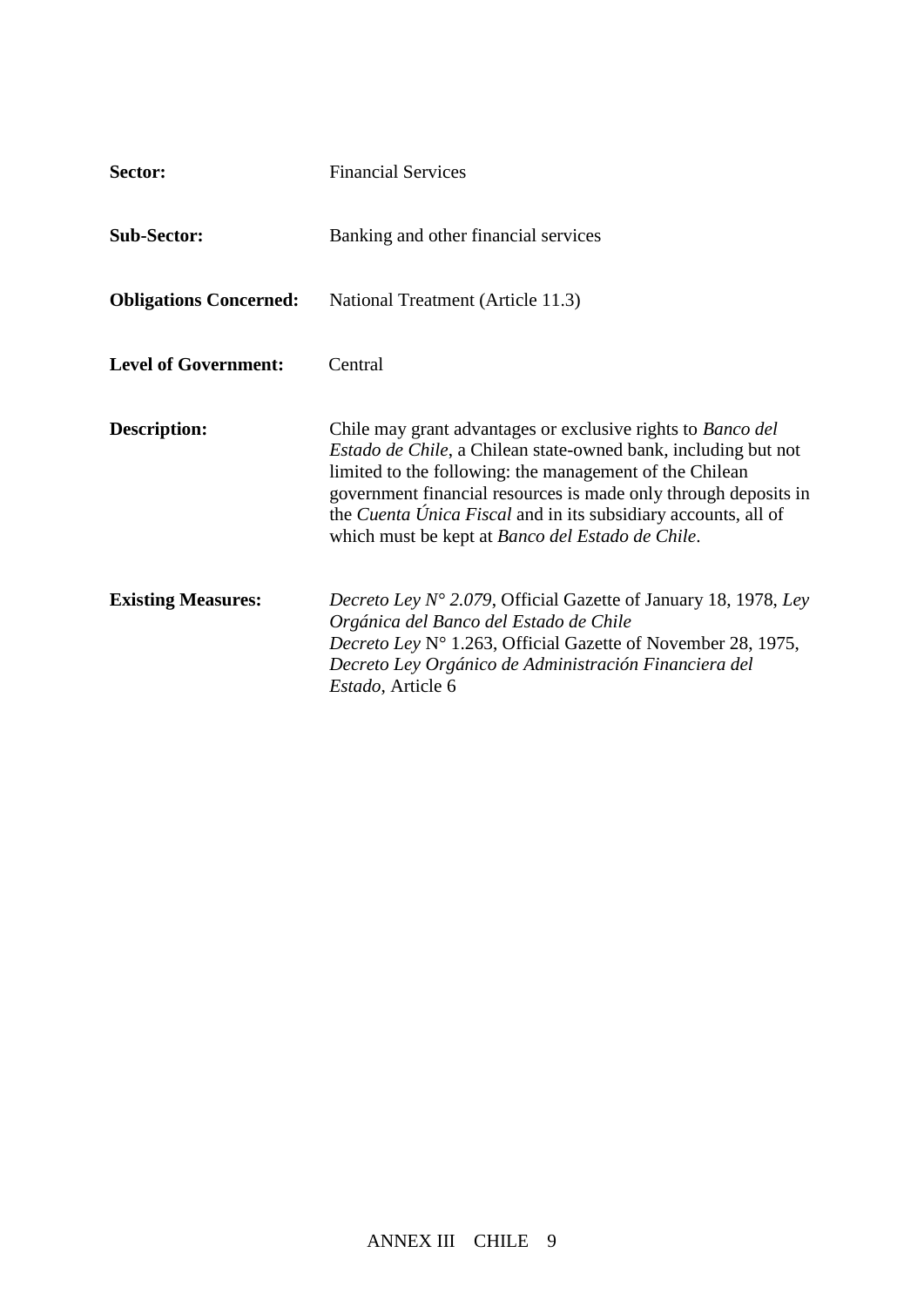| Sector:                       | <b>Financial Services</b>                                                                                                                                                                                                                             |  |
|-------------------------------|-------------------------------------------------------------------------------------------------------------------------------------------------------------------------------------------------------------------------------------------------------|--|
| <b>Sub-Sector:</b>            | Insurance and insurance-related services                                                                                                                                                                                                              |  |
| <b>Obligations Concerned:</b> | Cross-Border Trade (Article 11.6)                                                                                                                                                                                                                     |  |
| <b>Level of Government:</b>   | Central                                                                                                                                                                                                                                               |  |
| Description:                  | All types of insurance that Chilean law makes or may make<br>compulsory, and all insurance related to social security, cannot<br>be contracted outside Chile. This reservation shall not apply to<br>Annex 11-A (Cross-Border Trade), paragraph 1(a). |  |
| <b>Existing Measures:</b>     | <i>Decreto con Fuerza de Ley Nº 251</i> , Official Gazette of May 22,<br>1931, Ley de Seguros, Title I, Article 4                                                                                                                                     |  |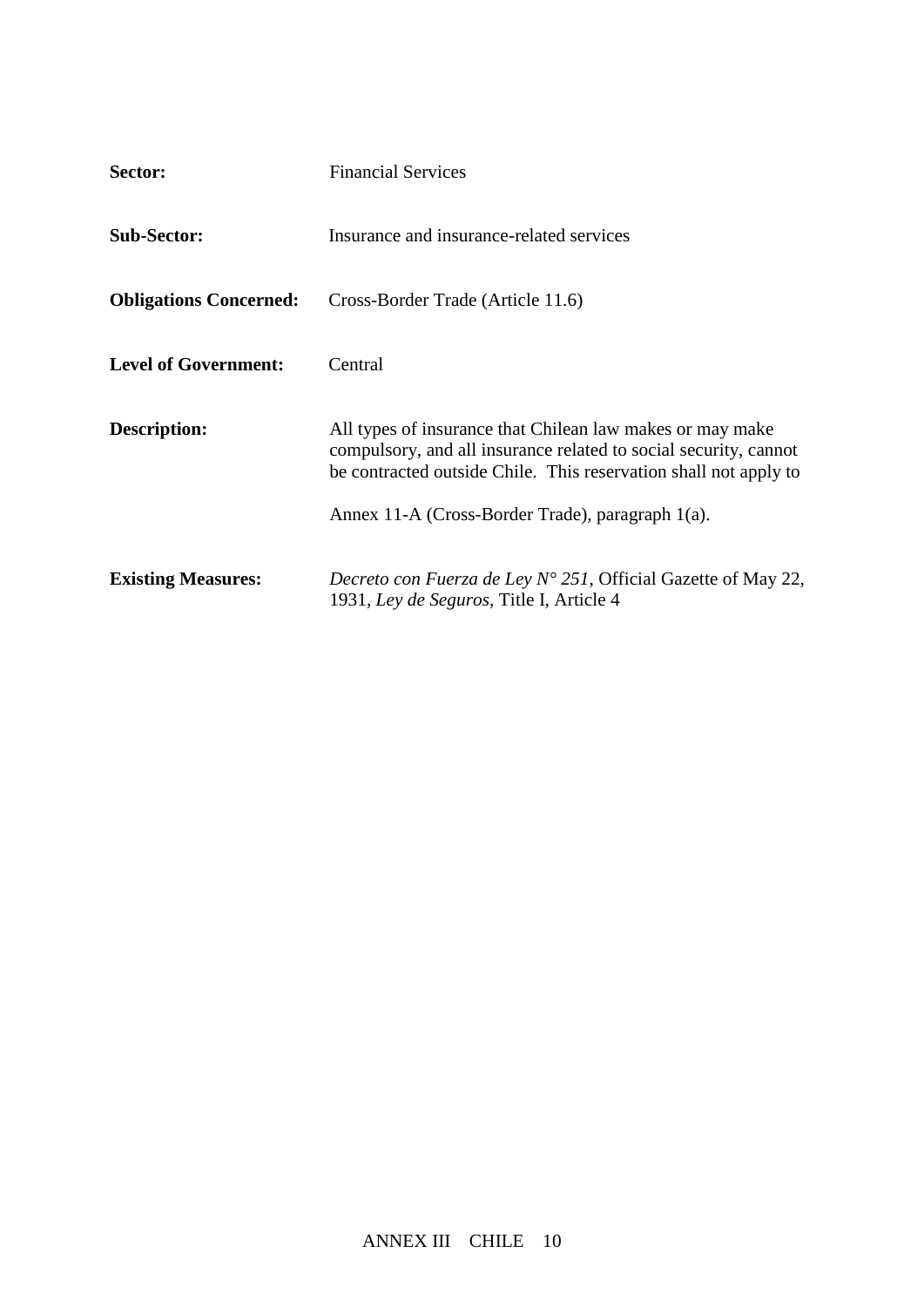| Sector:                       | <b>Financial Services</b>                                                                                                                                                                                                                                                          |  |
|-------------------------------|------------------------------------------------------------------------------------------------------------------------------------------------------------------------------------------------------------------------------------------------------------------------------------|--|
| <b>Sub-Sector:</b>            | Social services                                                                                                                                                                                                                                                                    |  |
| <b>Obligations Concerned:</b> | Market Access for Financial Institutions (Article 11.5)<br>Cross-Border Trade (Article 11.6)                                                                                                                                                                                       |  |
| <b>Level of Government:</b>   | Central                                                                                                                                                                                                                                                                            |  |
| Description:                  | Chile reserves the right to adopt or maintain any measure with<br>respect to the provision of public law enforcement and<br>correctional services, and the following services to the extent<br>that they are social services established or maintained for<br>reasons of public in |  |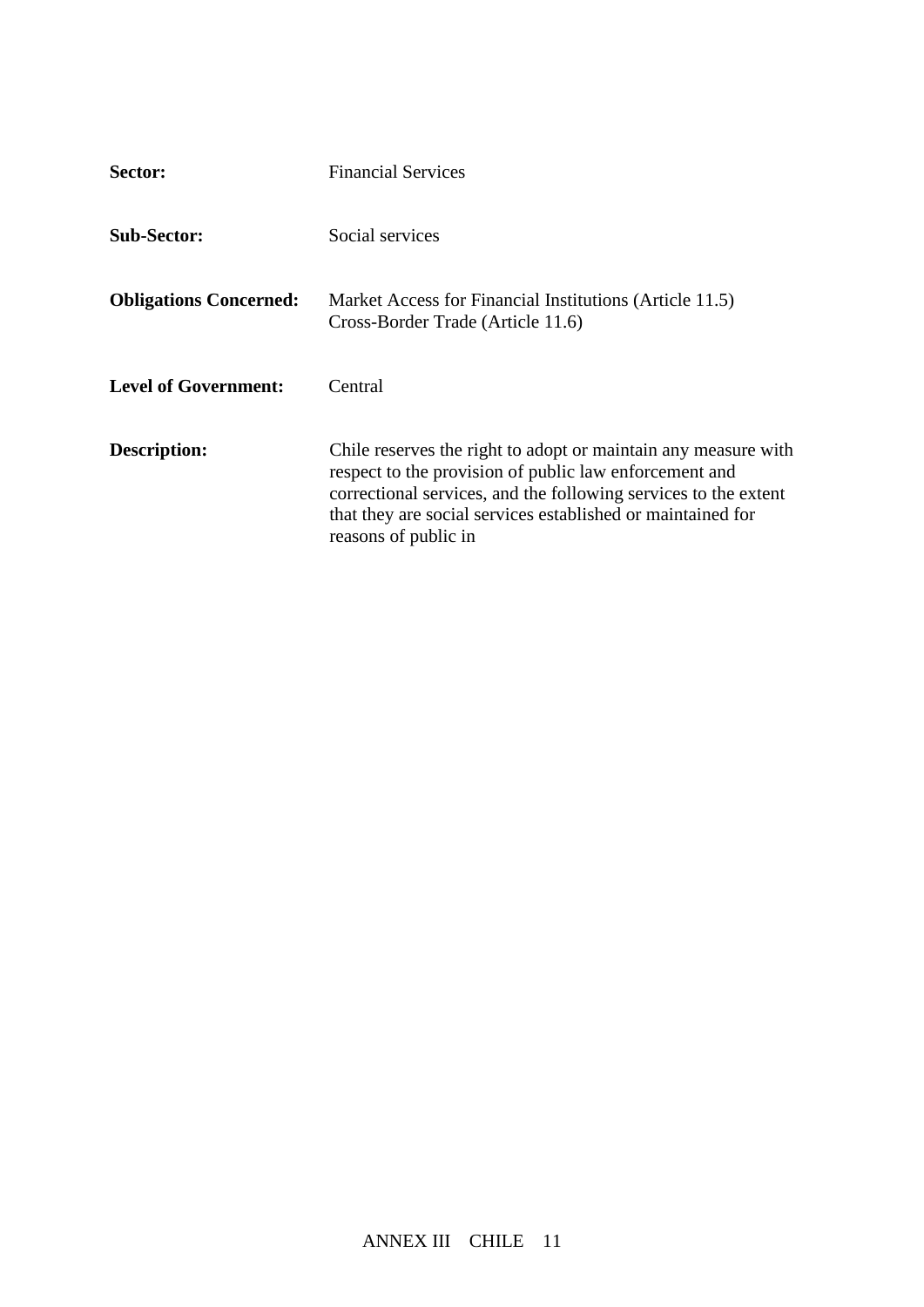| Sector:                       | <b>Financial Services</b>                                                                                                                                                                                                                               |  |
|-------------------------------|---------------------------------------------------------------------------------------------------------------------------------------------------------------------------------------------------------------------------------------------------------|--|
| <b>Sub-Sector:</b>            | All                                                                                                                                                                                                                                                     |  |
| <b>Obligations Concerned:</b> | Market Access for Financial Institutions (Article 11.5)                                                                                                                                                                                                 |  |
| <b>Level of Government:</b>   | Central                                                                                                                                                                                                                                                 |  |
| Description:                  | Chile reserves the right to adopt or maintain any measure with<br>respect to Article 11.5 (Market Access for Financial<br>Institutions), except for the following sectors, subsectors and<br>financial services defined in accordance with the relevant |  |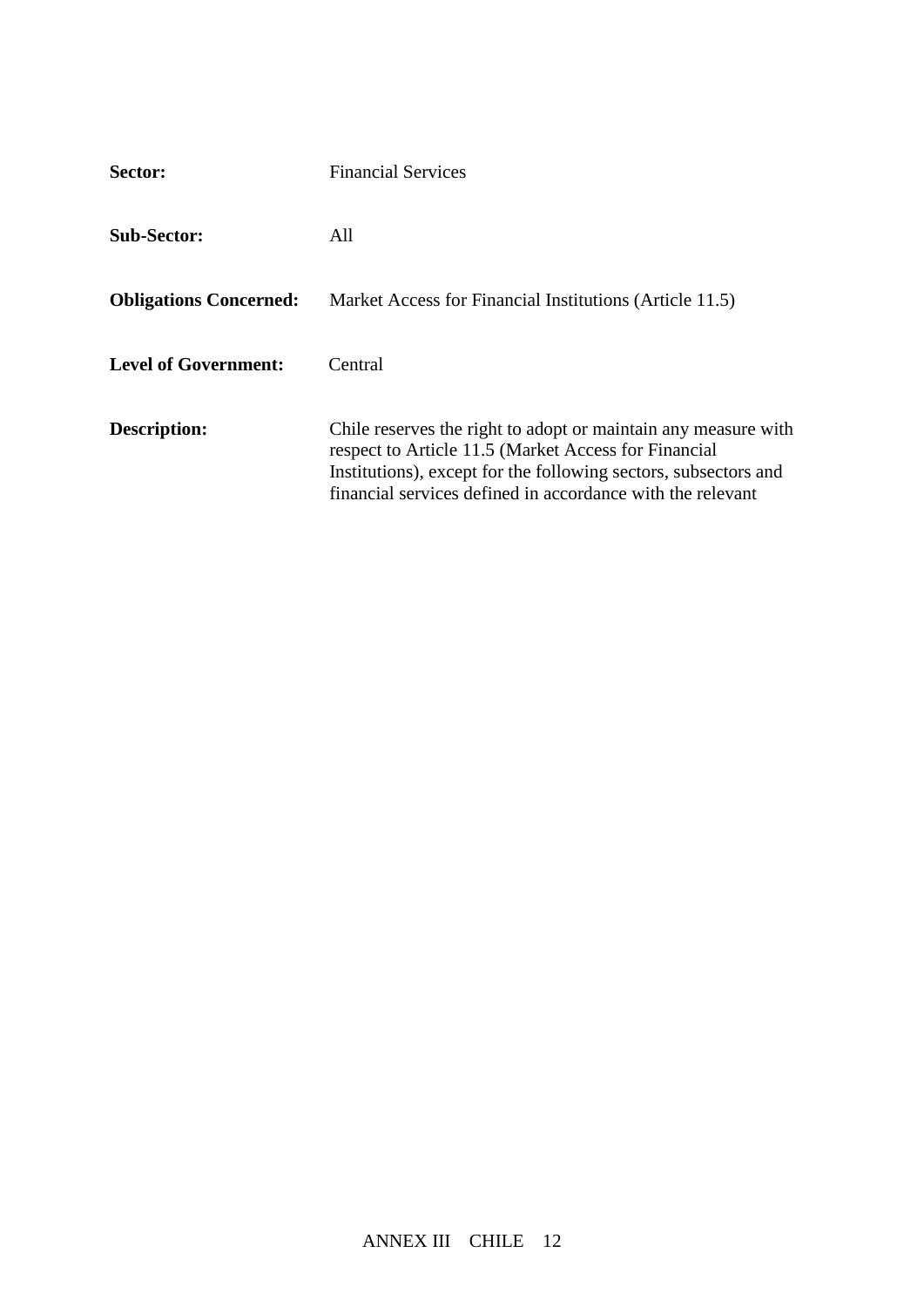deposits, time deposits, savings accounts, financial instruments with repurchase agreements, and warranty deposits or surety bonds);

- credit granting (includes only ordinary loans, consumer credit, loans in letters of credit, mortgage loans, mortgage loans in letters of credit, purchase of financial instruments with resale agreements, credit for issue of bank surety bonds or other types of financing, issue and negotiation of letters of credit for imports and exports, issue and confirmation of stand-by letters of credit);
- purchase of publicly-offered securities (includes only purchase of bonds, purchase of letters of credit, subscription and placement as agents of shares, bonds and letters of credit (underwriting));

• issue and operation of credit cards (CPC 81133) (includes only credit cards issued in Chile);

- issue and operation of debit cards;
- travellers cheques;
- transfer of funds (bank drafts);
- discounting or acquisition of bills of exchange and promissory notes;
- endorsement and guarantee of third party liabilities in Chilean currency and foreign currency;
- securities custody;
- exchange market operations carried out according to the regulations issued or to be issued by the Central Bank of Chile;
- operations with derivatives authorised or to be authorised by the Central Bank of Chile (includes only forwards and swaps of currency and interest rate); and
- acceptance and execution of fiduciary operations.

(a) through shareholdings in Chilean banks established as corporations in Chile;

(b) by becoming established as a corporation in Chile;

(c) as branches of foreign corporations, in which case the legal personality in the country of origin is recognised. For the purposes of foreign bank branch operations in Chile, the capital effectively invested in Chile is considered, and not that of the main office. The increases of capital or reserves that do not come from capitalisation of other reserves, will have the same treatment as the initial capital and reserves. In the transactions between a branch and its main office abroad, both will be considered as independent entities.

No national or foreign, natural or legal, person may acquire directly or through third parties shares in a bank which, alone or added to the shares such a person already possesses, represent more than 10 per cent of the bank s capital without having first obtained the authorisation of the SBIF. In addition, the partners or shareholders of a financial institution may not transfer a percentage of rights or shares in their company in excess of 10 per cent without having obtained authorisation from the SBIF.

(b) Complementary banking services. The supply of financial services that complement core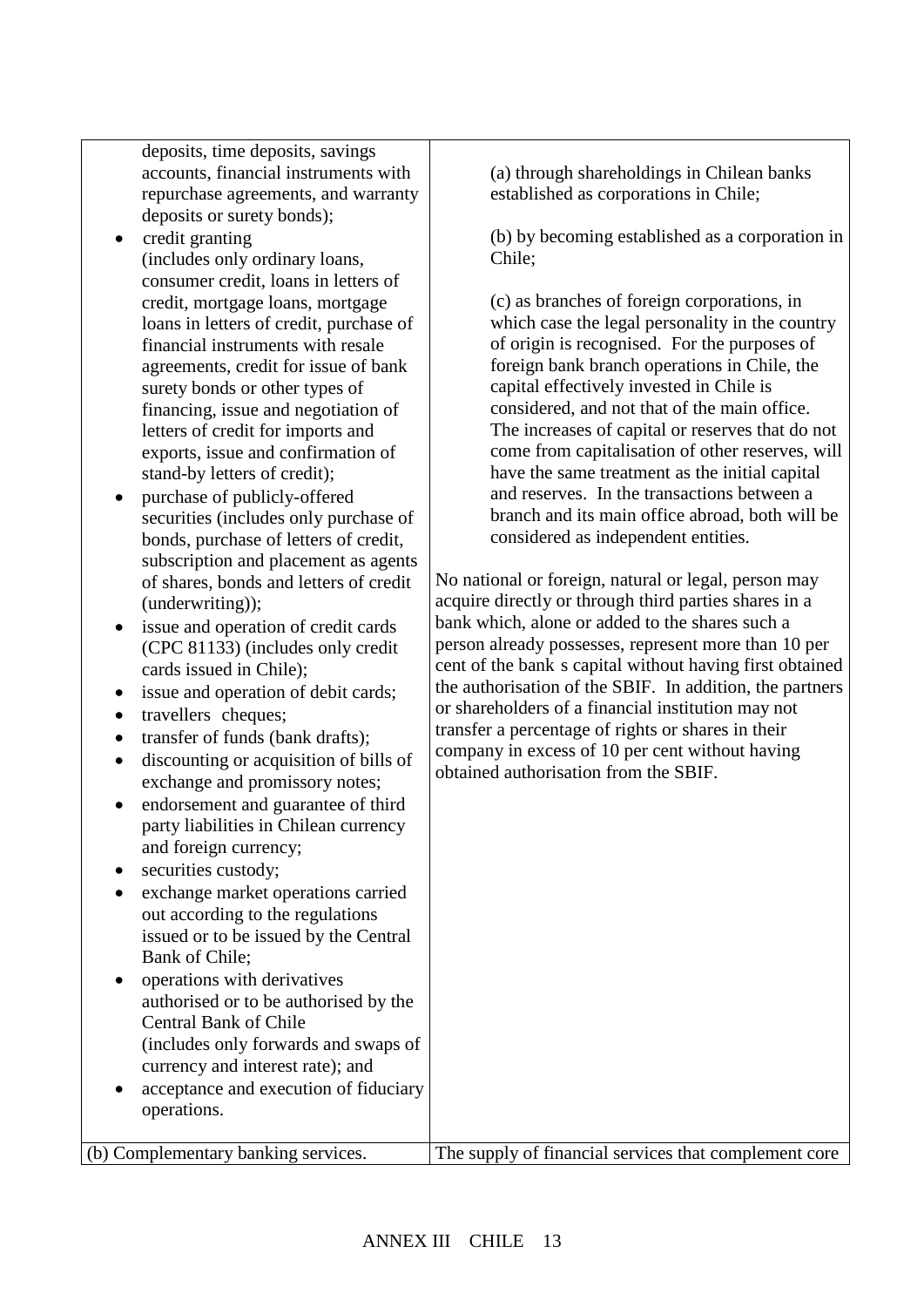|                                                                                                                                                                                                                                                                                         | banking services may be provided directly by these<br>institutions, with prior authorisation from the SBIF, or<br>through subsidiaries which the SBIF shall determine.                                                                                                                                                                                                                                                                                                                                                                                                                                                                                                                                                                                                                                              |
|-----------------------------------------------------------------------------------------------------------------------------------------------------------------------------------------------------------------------------------------------------------------------------------------|---------------------------------------------------------------------------------------------------------------------------------------------------------------------------------------------------------------------------------------------------------------------------------------------------------------------------------------------------------------------------------------------------------------------------------------------------------------------------------------------------------------------------------------------------------------------------------------------------------------------------------------------------------------------------------------------------------------------------------------------------------------------------------------------------------------------|
| $(i)$ Financial leasing (CPC 81120)<br>(includes only leasing contracts for goods<br>acquired at the client's request, i.e. they<br>cannot acquire goods in order to stock them<br>and offer them for leasing).<br>(ii) Factoring.                                                      | Financial leasing and factoring services are regarded<br>as complementary banking services and,<br>consequently, the SBIF is empowered to extend or<br>restrict the operation of the services which these<br>institutions may offer, and these institutions may only<br>offer the services expressly authorised by the SBIF.                                                                                                                                                                                                                                                                                                                                                                                                                                                                                        |
| (iii) Advisory and other auxiliary financial<br>services (CPC 8133)<br>(includes only services indicated in the<br>banking sector in this schedule).                                                                                                                                    | None.                                                                                                                                                                                                                                                                                                                                                                                                                                                                                                                                                                                                                                                                                                                                                                                                               |
| (iv) Management of funds of third parties<br>performed by a General Management Fund<br>(Administradora General de Fondos) (in no<br>circumstances does this include management<br>of pension funds and voluntary pension<br>savings plans (Planes de Ahorro Previsional<br>Voluntario)) | The management of funds of third parties can only be<br>offered through subsidiaries as established in the<br>General Banking Act and with prior authorisation of<br>both the SBIF and the Superintendence of Securities<br>and Insurance (Superintendencia de Valores y<br>Seguros, SVS).                                                                                                                                                                                                                                                                                                                                                                                                                                                                                                                          |
| (v) Securitisation<br>(vi) Intermediation of publicly offered<br>securities (CPC 81321).                                                                                                                                                                                                | Banks can provide securitisation services through<br>subsidiaries as established in the General Banking Act.<br>In order to provide these services, bank subsidiaries<br>must comply with the securities laws and the norms<br>issued by the SVS. Prior authorisation from both the<br>SVS and the SBIF is required.<br>Banks can provide the services of intermediation of<br>publicly offered securities through subsidiaries as<br>established in the General Banking Act, either as<br>securities agents or as stockbrokers. Except for the<br>requirement to enrol in the relevant register of the<br>SVS, in order to provide these services bank<br>subsidiaries must comply with the securities laws and<br>the norms issued by the SVS. Prior authorisation from<br>both the SVS and the SBIF is required. |
| (c) Representative offices of foreign banks.                                                                                                                                                                                                                                            | The SBIF may authorise foreign banks to maintain<br>representative offices acting as business agents for<br>their main offices, and shall exercise upon them the<br>same inspection authority granted upon the<br>Superintendent by the Ley General de Bancos with                                                                                                                                                                                                                                                                                                                                                                                                                                                                                                                                                  |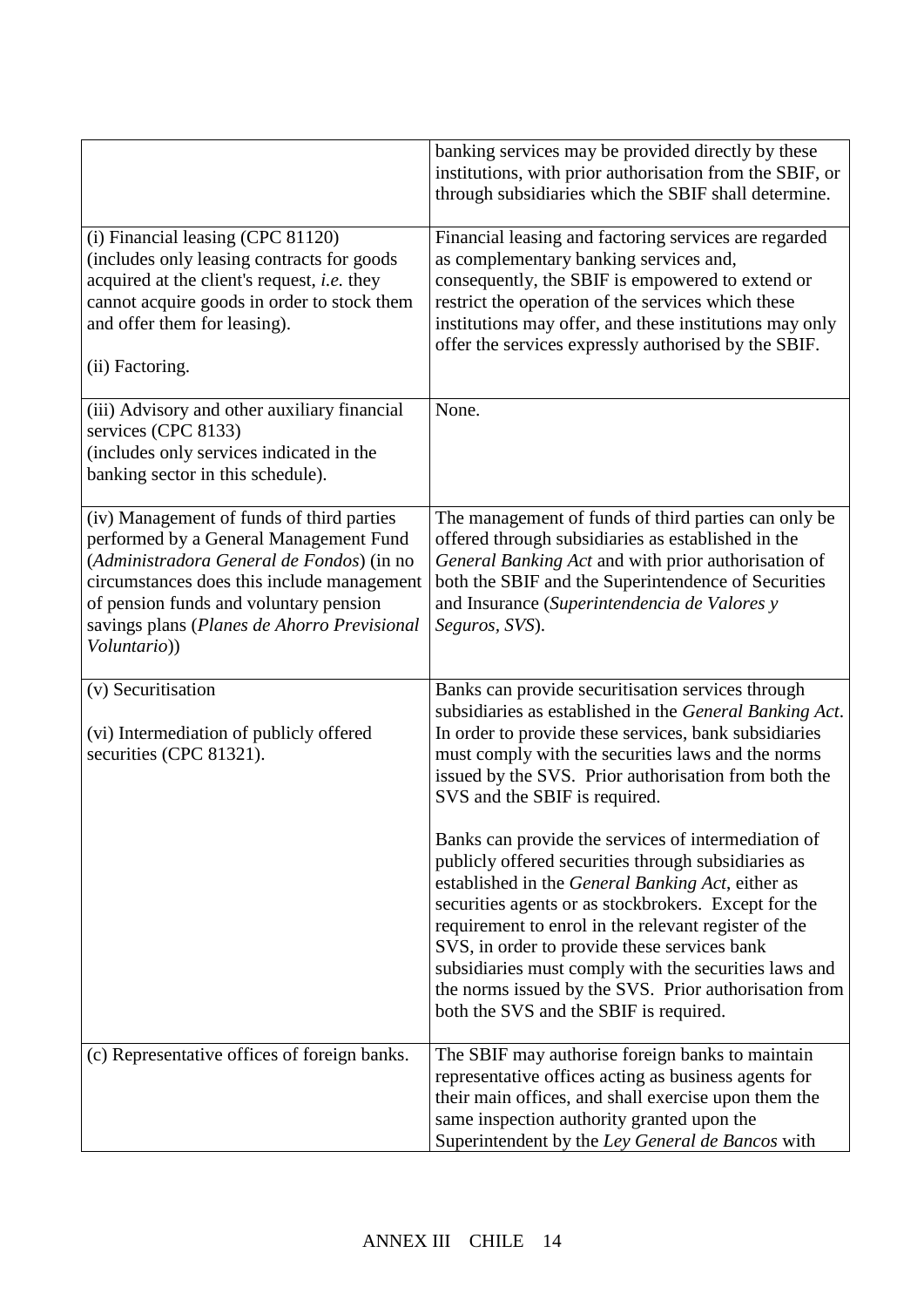| respect to banking enterprises. The authorisation      |
|--------------------------------------------------------|
| given by the SBIF to representative offices is subject |
| to revocation if its maintenance is found to be        |
| inconvenient, as expressed in the Ley General de       |
| Bancos. This is not intended to limit any remedies     |
| that the investor affected by the revocation of the    |
| authorisation may have under Chilean law to            |
| challenge the measure.                                 |
|                                                        |
|                                                        |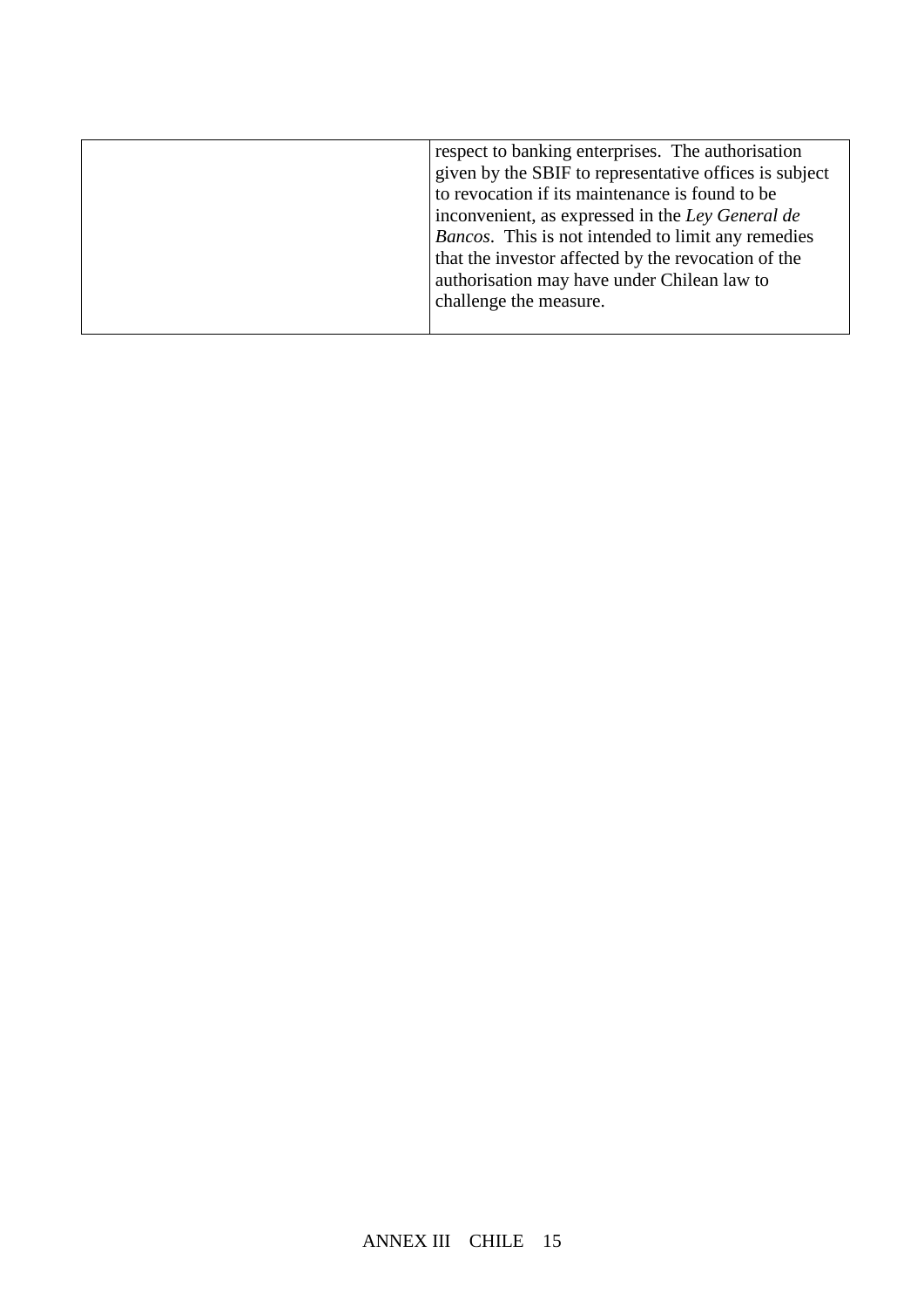## 2. **Insurance and Insurance-Related Services:**

1. In Chile, the insurance business is divided into two groups: the first group comprises companies that insure goods or property (*patrimonio*) against the risk of loss or damage, while the second comprises those that cover personal risks or guarantee, within or at the end of a certain term, a capital sum, a paid-up policy or an income for the insured or his/her beneficiaries. The same insurance company may not be constituted in such a way as to cover both categories of risk.

2. Credit insurance companies, even though classified in the first group, must be established as legal entities with the sole purpose of covering this type of risk, *i.e.* loss of or damage to the goods or property (*patrimonio*) of the insured as a result of the non-payment of a money debt or loan, being also permitted to cover guarantee and fidelity risks.

| <b>Subsector</b>                                                                                                                                                                                                                                                                                                                                                                   | <b>Limitation on Market Access</b>                                                                                                                                                                                                                                                                                                                                                                                                                                                                                                                        |
|------------------------------------------------------------------------------------------------------------------------------------------------------------------------------------------------------------------------------------------------------------------------------------------------------------------------------------------------------------------------------------|-----------------------------------------------------------------------------------------------------------------------------------------------------------------------------------------------------------------------------------------------------------------------------------------------------------------------------------------------------------------------------------------------------------------------------------------------------------------------------------------------------------------------------------------------------------|
| Insurance:                                                                                                                                                                                                                                                                                                                                                                         |                                                                                                                                                                                                                                                                                                                                                                                                                                                                                                                                                           |
| Sale of direct life insurance<br>(does not include insurance related to the<br>social security system) (CPC 81211), and<br>sale of direct general insurance (CPC 8129,<br>except for CPC 81299)<br>(excluding the social security health<br>institutions (Instituciones de Salud<br>Previsional, ISAPRES)) i.e. legal persons set<br>up for the purpose of providing health        | Insurance services can be provided only by insurance<br>companies established in Chile as corporations or as<br>branches of foreign corporations with the sole purpose<br>of developing this line of business, either direct life<br>insurance or direct general insurance. In the case of<br>general credit insurance (CPC 81296), they must be<br>established as corporations or branches with the sole<br>purpose of covering this type of risk.                                                                                                       |
| benefits to persons who opt to become<br>members and financed through the statutory<br>contribution of a percentage of taxable<br>income fixed by law or a higher amount, as                                                                                                                                                                                                       | Insurance corporations can be legally constituted only<br>in accordance with the provisions of the law on<br>corporations.                                                                                                                                                                                                                                                                                                                                                                                                                                |
| the case may be. It also excludes the<br>National Health Fund (Fondo Nacional de<br>Salud, FONASA), a public agency financed<br>by the government and the statutory<br>contribution of a percentage of taxable<br>income fixed by law, which is jointly<br>responsible for paying benefits under the<br>optional health scheme which persons not<br>members of an ISAPRE may join. | For the purposes of foreign insurance branch<br>operations in Chile, the capital and reserves<br>(patrimonio) effectively invested in Chile is<br>considered, and not that of the main office. Such<br>capital and reserves ( <i>patrimonio</i> ) must be effectively<br>transferred and converted into domestic currency in<br>conformity with any of the systems authorised by law<br>or by the Banco Central de Chile. The increases in<br>capital that do not come from the capitalisation of<br>reserves will have the same treatment as the initial |
| (Does not include sale of insurance for<br>international maritime shipping,<br>international commercial aviation and space<br>launching and freight (including satellites)                                                                                                                                                                                                         | capital. In transactions between a branch and its main<br>office or other related companies abroad, they will be<br>considered as independent entities.                                                                                                                                                                                                                                                                                                                                                                                                   |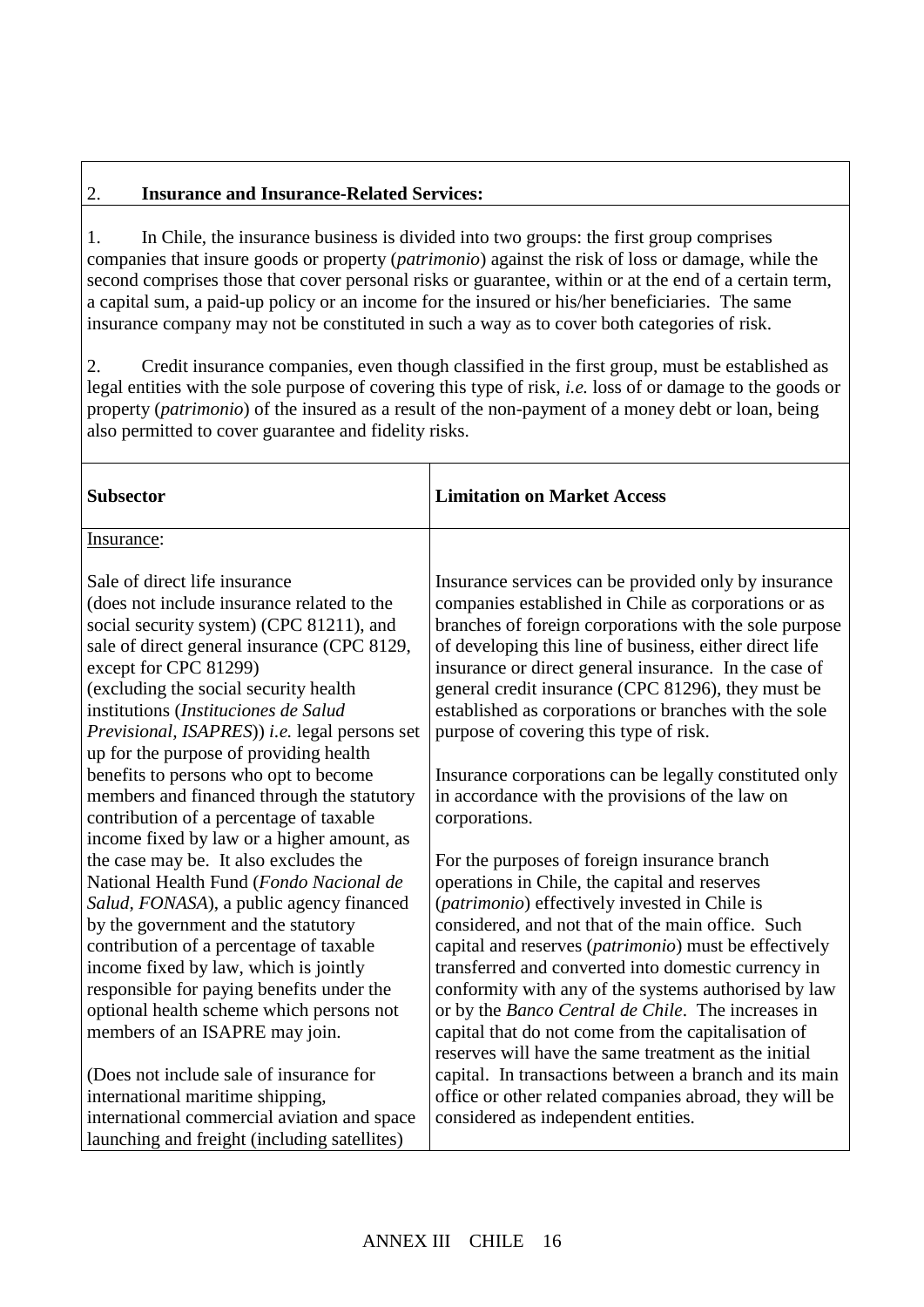| and goods in international transit).                                                                                                                                                                                     | Insurance may be issued directly or through insurance<br>brokers who, to engage in that activity, must be<br>enrolled in the Register maintained by the SVS, and<br>must satisfy the requirements of the law.                                                                                                                                                 |
|--------------------------------------------------------------------------------------------------------------------------------------------------------------------------------------------------------------------------|---------------------------------------------------------------------------------------------------------------------------------------------------------------------------------------------------------------------------------------------------------------------------------------------------------------------------------------------------------------|
| Sale of insurance for international maritime<br>shipping, international commercial aviation<br>and space launching and freight (including<br>satellites) and goods in international transit.                             | Insurance services may be offered by insurance<br>corporations constituted in Chile and which have the<br>sole purpose of developing the business of direct<br>general insurance.                                                                                                                                                                             |
| (Includes goods transported, the vehicle<br>transporting the goods and any civil<br>responsibility deriving therefrom. Does not<br>include national transport (cabotage)).                                               |                                                                                                                                                                                                                                                                                                                                                               |
| Insurance brokers.<br>(Excludes insurance for international<br>maritime shipping, international commercial<br>aviation and space launching and freight<br>(including satellites) and goods in<br>international transit). | Must be enrolled in the Register maintained by the<br>SVS and fulfil the requirements established by the<br>SVS. Only legal persons legally constituted in Chile<br>for this specific purpose may provide this service.                                                                                                                                       |
| Brokers of insurance for international<br>maritime shipping, international commercial<br>aviation and space launching and freight<br>(including satellites) and goods in<br>international transit.                       | Must be enrolled in the Register maintained by the<br>SVS and fulfil the requirements established by the<br>SVS. Only legal persons legally constituted in Chile<br>for this specific purpose may provide this service.                                                                                                                                       |
| (Includes the goods being transported, the<br>vehicle transporting the goods and any civil<br>responsibility deriving therefrom. Does not<br>include national transport (cabotage)).                                     |                                                                                                                                                                                                                                                                                                                                                               |
| Reinsurance and retrocession<br>(includes reinsurance brokers).                                                                                                                                                          | Reinsurance services are provided by reinsurance<br>corporations and branches established in Chile in<br>accordance with the provisions of the law on<br>corporations and authorised by the SVS. Insurance<br>corporations may also provide reinsurance services as<br>a complement to their insurance business if their<br>articles of association so allow. |
|                                                                                                                                                                                                                          | Reinsurance services may also be provided by foreign<br>reinsurers and foreign reinsurance brokers enrolled in<br>the Register maintained by the SVS.                                                                                                                                                                                                         |
| Claim settlement services.                                                                                                                                                                                               | Claim settlement services may be offered directly by                                                                                                                                                                                                                                                                                                          |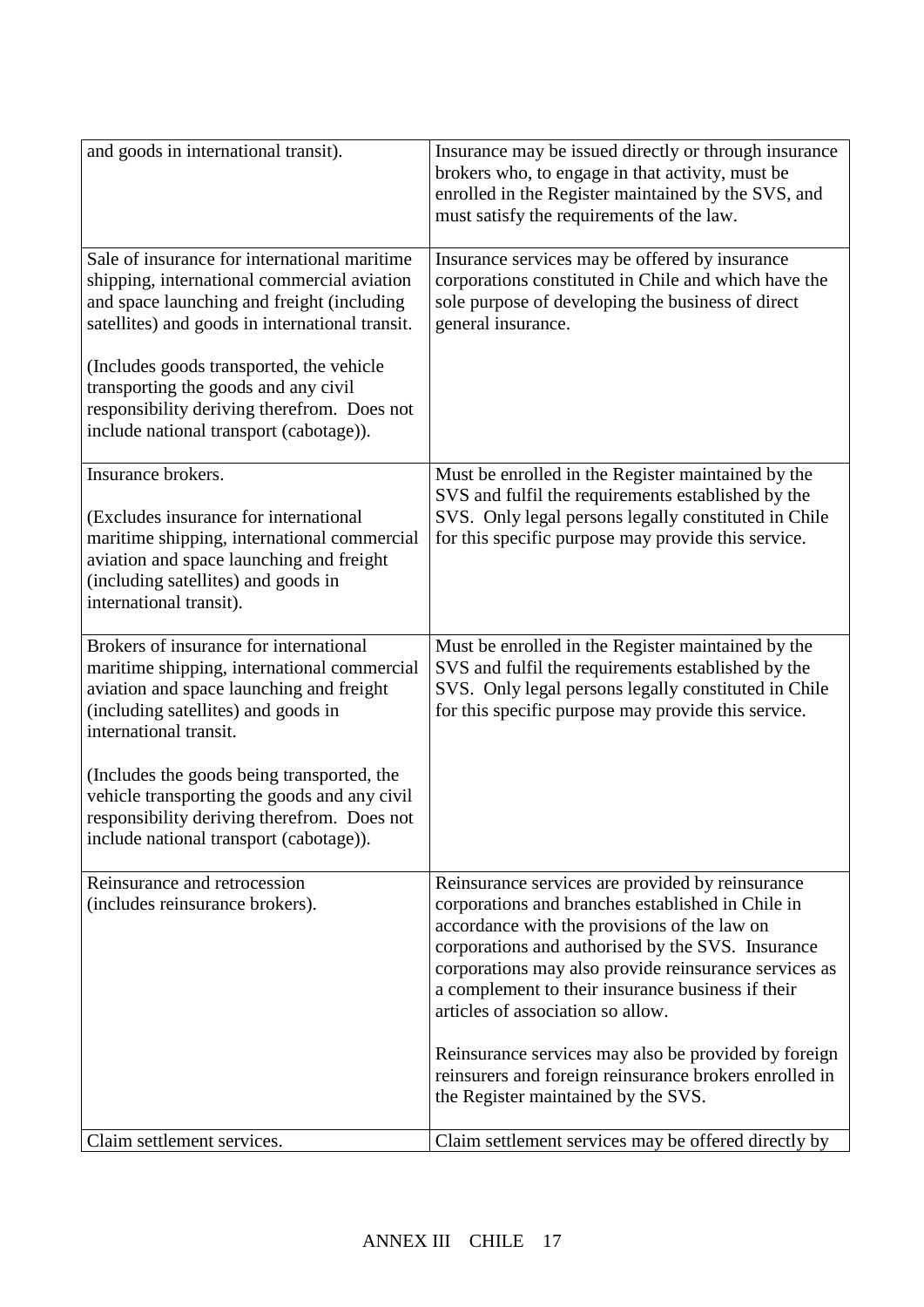|                                                                         | insurance companies established in Chile or by legal<br>persons constituted in Chile and registered with the<br>SVS. |
|-------------------------------------------------------------------------|----------------------------------------------------------------------------------------------------------------------|
| Auxiliary insurance services.                                           | Auxiliary insurance services may only be provided by<br>legal persons constituted in Chile and registered with       |
| (Includes only consultancy, actuarial<br>services and risk assessment). | the SVS.                                                                                                             |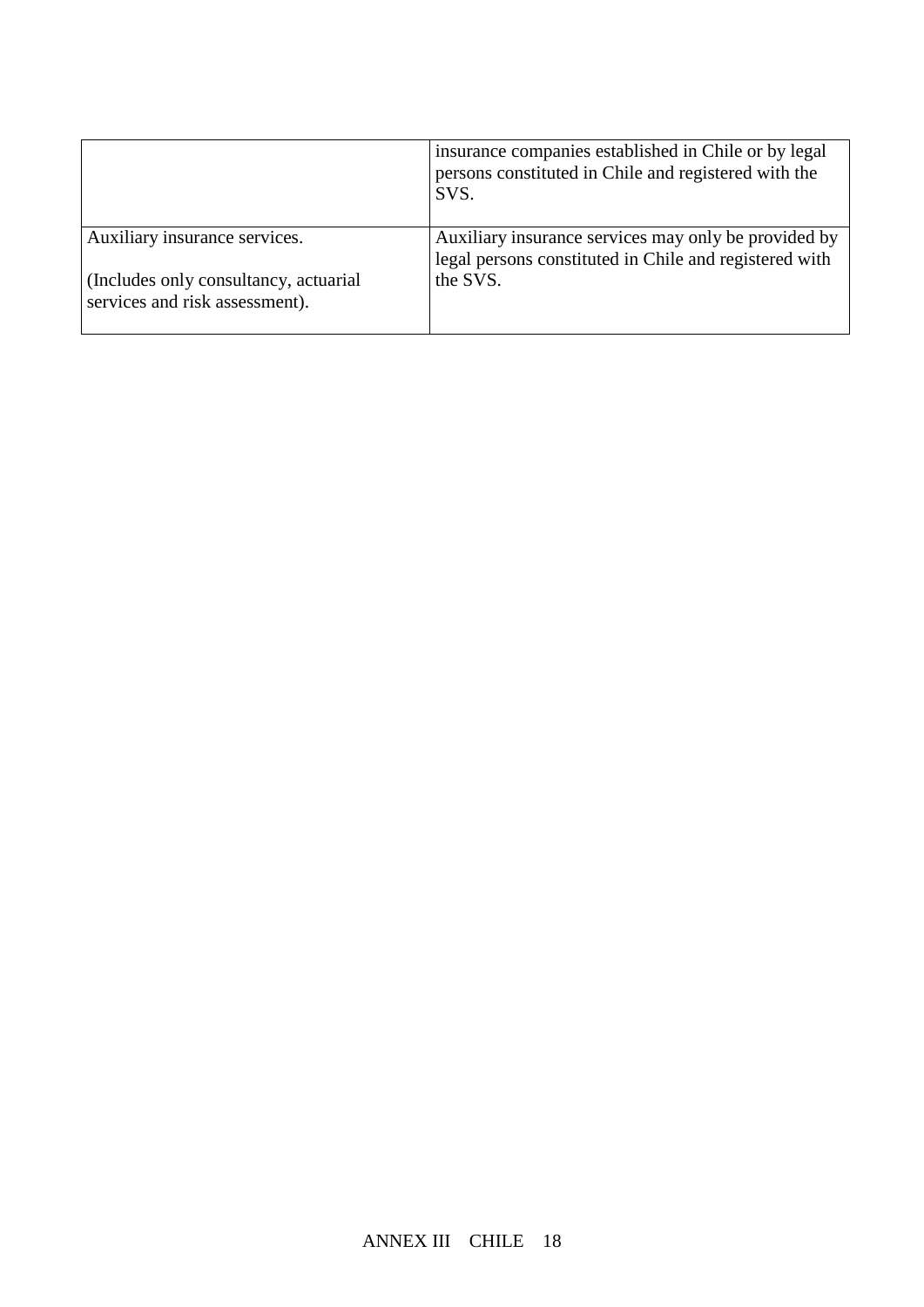## 3. **Securities Services:**

1. Publicly offered securities may be traded by legal persons established under Chilean law, whose sole purpose is securities brokerage, either as members of a stock exchange (stockbrokers) or outside the stock exchange (securities agents). However, only stockbrokers may trade shares or their derivatives (subscription options) on the stock exchange. Non-share securities may be traded by stockbrokers or securities agents registered with the SVS.

2. Publicly offered securities risk rating services are provided by rating agencies established for the sole purpose of rating publicly offered securities, and they must be enrolled in the Register of Risk Rating Agencies (*Registro de Entidades Clasificadoras de Riesgo*) maintained by the SVS.

3. Securities custody consists of the physical safe-

undertaken by securities intermediaries (stockbrokers and securities agents) as an activity complementary to their sole purpose. It may also be undertaken by entities that provide depository and custodial services for securities which should be established as special purpose corporations (*sociedades anónimas especiales*) with the sole purpose of receiving in deposit publicly offered securities from entities authorised by law and to facilitate operations for the transfer of such securities (centralised securities depositories, *depósitos centralizados de valores*).

4. Financial advisory services, which involve giving financial advice on financing alternatives, investment appraisal, investment possibilities and debt rescheduling strategies may be undertaken by securities intermediaries (stockbrokers and securities agents) as an activity complementary to their sole purpose.

| <b>Subsector</b>                               | <b>Limitation on Market Access</b>                                                                                            |
|------------------------------------------------|-------------------------------------------------------------------------------------------------------------------------------|
| Stock exchanges.                               | Stock exchanges must be established as special<br>purpose corporations (sociedades anónimas<br>especiales) under Chilean law. |
| Intermediation of publicly offered securities, | Brokerage activities must be supplied through a legal                                                                         |
| except shares (CPC 81321).                     | person established in Chile and require prior                                                                                 |
| Subscription and placement as agents           | enrolment in the Register of stockbrokers and                                                                                 |
| (underwriting).                                | securities agents kept by the SVS.                                                                                            |
| Intermediation of publicly offered             | In order to trade on the stock exchange, intermediaries                                                                       |
| $\bullet$                                      | (stockbrokers) must be constituted as a legal person in                                                                       |
| shares of corporations (CPC 81321)             | Chile. They must acquire a share in the respective                                                                            |
| (includes subscription and placement           | stock exchange and be accepted as members of this                                                                             |
| as agents, underwriting).                      | exchange. Prior enrolment in the Register of                                                                                  |
| Operations in stock exchange                   | stockbrokers and securities agents maintained by the                                                                          |
| derivatives authorised by the                  | SVS is required for brokerage activities. In addition                                                                         |
| Superintendence of Securities and              | to the legal requirement concerning capital and                                                                               |
| Insurance (Superintendencia de                 | reserves ( <i>patrimonio</i> ), the SVS may impose more                                                                       |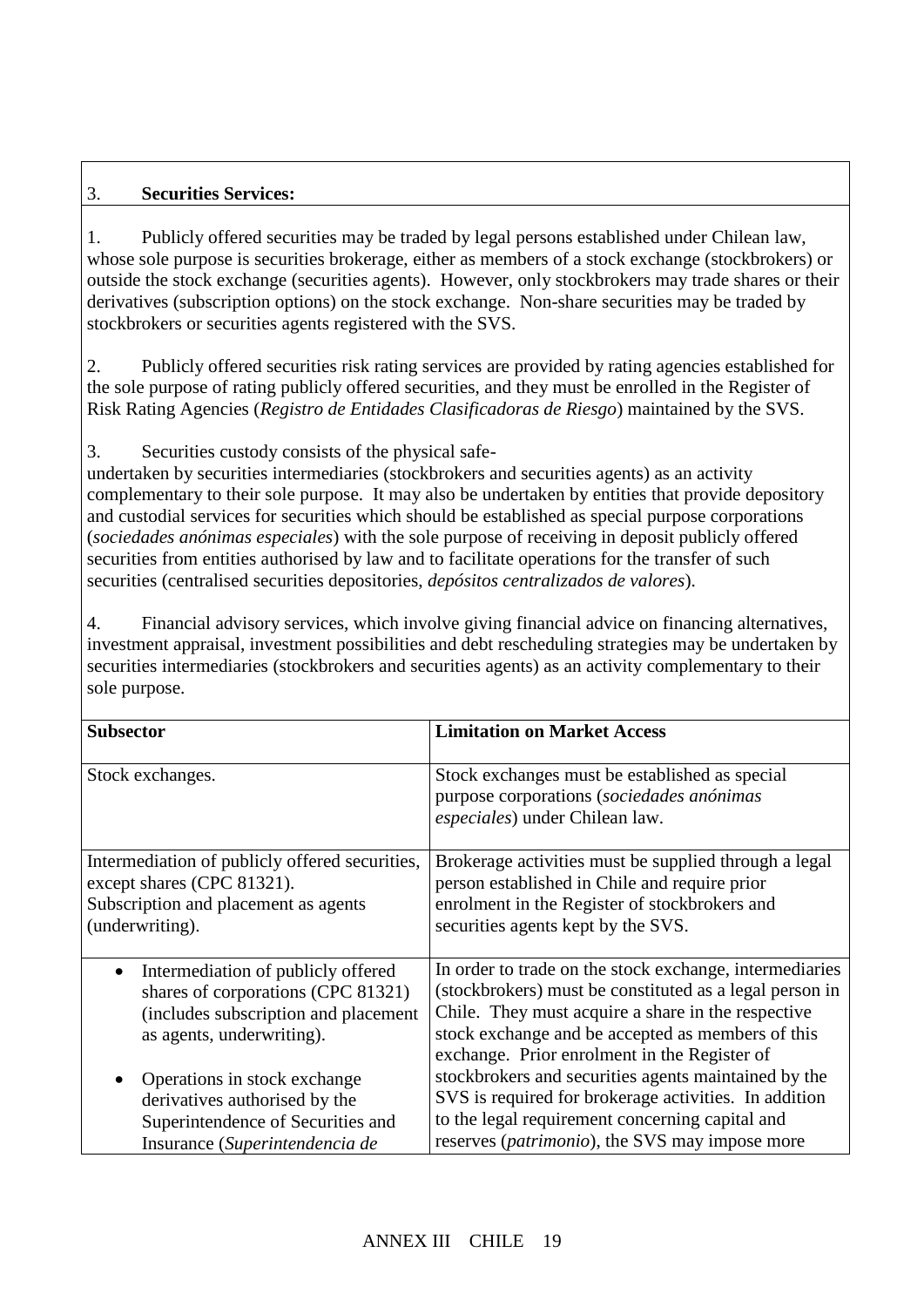| Valores y Seguros)<br>(includes only dollar and interest rate<br>futures, and options on shares.<br>Shares must fulfill the requirements<br>established by the respective clearing<br>house, cámara de compensación).                                | stringent non-discriminatory requirements regarding<br>economic solvency on intermediaries, taking into<br>account the nature of their operations, the amounts<br>involved, the type of instrument negotiated, and the<br>category of intermediaries to which they apply.                                                                                                                                                                                                                                                                                                                                                                                                                                                                                                                                                                                                                                                                                                  |
|------------------------------------------------------------------------------------------------------------------------------------------------------------------------------------------------------------------------------------------------------|----------------------------------------------------------------------------------------------------------------------------------------------------------------------------------------------------------------------------------------------------------------------------------------------------------------------------------------------------------------------------------------------------------------------------------------------------------------------------------------------------------------------------------------------------------------------------------------------------------------------------------------------------------------------------------------------------------------------------------------------------------------------------------------------------------------------------------------------------------------------------------------------------------------------------------------------------------------------------|
| Trading in metals on the stock exchange<br>(includes only gold and silver).                                                                                                                                                                          | Trading in gold and silver may be carried out by<br>stockbrokers on their own account and for third parties<br>in the stock exchange in accordance with stock<br>exchange regulations. In order to trade on the stock<br>exchange, intermediaries (stockbrokers) must be<br>constituted as legal persons in Chile. They must<br>acquire a share in their respective stock exchange and<br>be accepted as members of this exchange. Prior<br>enrolment in the Register of stockbrokers and<br>securities agents maintained by the SVS is required<br>for brokerage activities. In addition to the legal<br>requirement concerning capital and reserves<br>(patrimonio), the SVS may impose more stringent<br>non-discriminatory requirements regarding economic<br>solvency on intermediaries, taking into account the<br>nature of their operations, the amounts involved, the<br>type of instrument negotiated and the category of<br>intermediaries to which they apply. |
| Securities risk rating<br>(relates solely to rating or giving an opinion<br>on publicly offered securities).                                                                                                                                         | They must be established in Chile as a partnership<br>(sociedad de personas). One of the specific<br>requirements to be fulfilled is that not less than 60 per<br>cent of the<br>capital must be held by the<br>principal partners (natural or legal persons in this line<br>of business holding a minimum of five per cent of the<br>membership rights in the rating agency).                                                                                                                                                                                                                                                                                                                                                                                                                                                                                                                                                                                             |
| Securities custody undertaken by securities<br>intermediaries (CPC 81319)<br>(does not include the services offered by<br>suppliers who combine custody, securities<br>clearance and settlement (securities<br>depositories, depósitos de valores)). | For securities custody, intermediaries (stockbrokers<br>and agents) must be constituted in Chile as a legal<br>person. In addition to the legal requirement<br>concerning capital and reserves (patrimonio), the SVS<br>may impose more stringent non-discriminatory<br>requirements regarding economic solvency on<br>intermediaries, taking into account the nature of their<br>operations, the amounts involved, the type of<br>instrument negotiated and the category of<br>intermediaries to which they apply.                                                                                                                                                                                                                                                                                                                                                                                                                                                        |
| Custody undertaken by entities for the<br>deposit and custody of securities.                                                                                                                                                                         | Securities deposit and custody entities must be<br>constituted in Chile as corporations set up for that sole                                                                                                                                                                                                                                                                                                                                                                                                                                                                                                                                                                                                                                                                                                                                                                                                                                                               |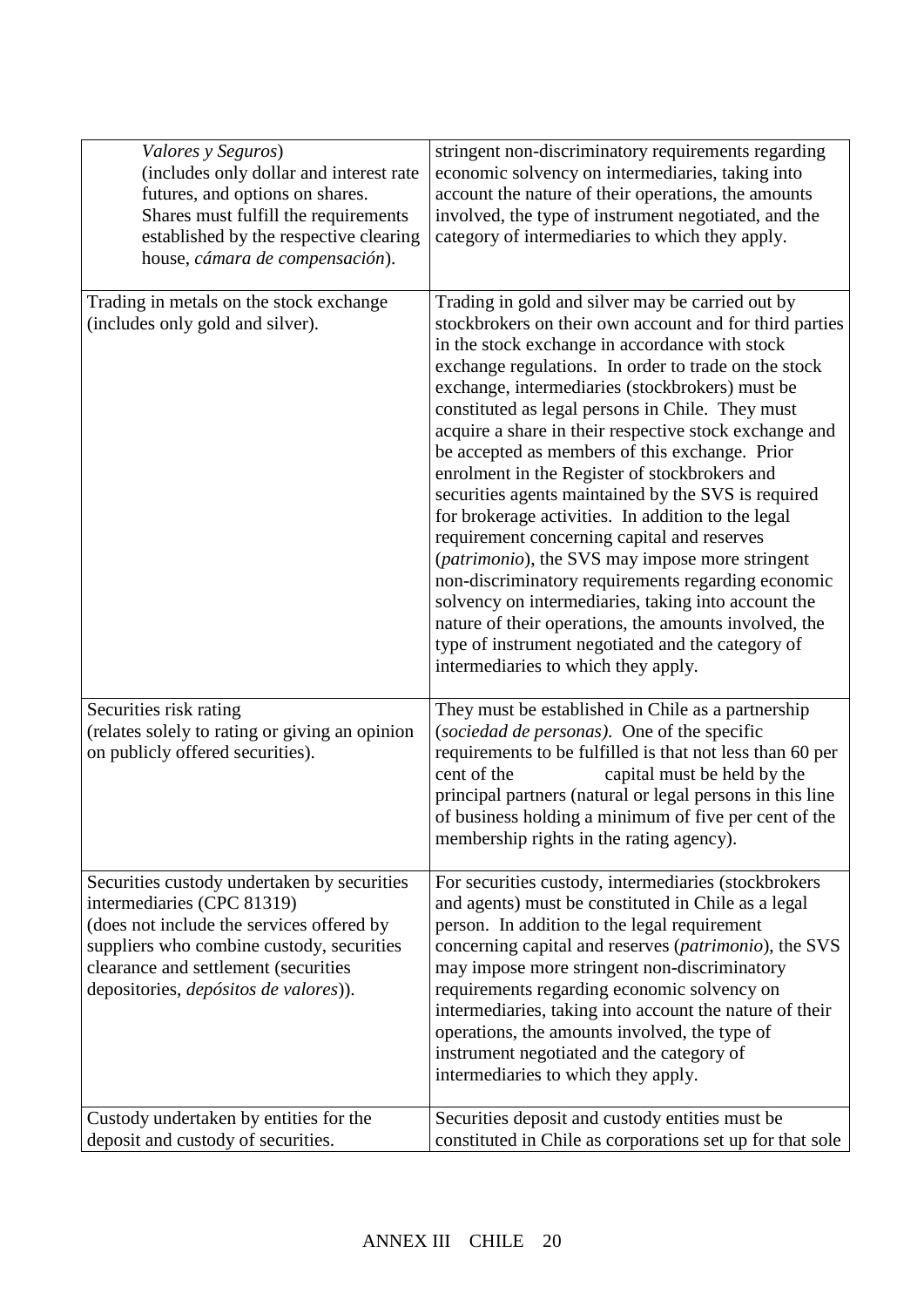|                                                                                                                                                                                                                                                                                     | purpose.                                                                                                                                                                                                                                                                                                                                                                                                                                                                                                                                                                                                                            |
|-------------------------------------------------------------------------------------------------------------------------------------------------------------------------------------------------------------------------------------------------------------------------------------|-------------------------------------------------------------------------------------------------------------------------------------------------------------------------------------------------------------------------------------------------------------------------------------------------------------------------------------------------------------------------------------------------------------------------------------------------------------------------------------------------------------------------------------------------------------------------------------------------------------------------------------|
| Financial advisory services supplied by<br>securities intermediaries (CPC 81332).                                                                                                                                                                                                   | Financial advisory services supplied by securities<br>intermediaries established as legal persons in Chile<br>require prior enrolment in the Register of stockbrokers<br>and securities agents maintained by the SVS. In<br>addition to the legal requirement concerning capital<br>and reserves (patrimonio), the SVS may impose more<br>stringent non-discriminatory provisions regarding<br>economic solvency on the intermediaries, taking into<br>account the nature of their operations, the amounts<br>involved, the type of instrument negotiated and the<br>category of intermediaries to which they apply.                |
| Financial portfolio management supplied by<br>security intermediaries (this does not under<br>any circumstances include a General<br>Management Fund (Administradora General<br>de Fondos)).                                                                                        | Financial portfolio management services supplied by<br>securities intermediaries established as legal persons<br>in Chile require prior enrolment in the Register of<br>stockbrokers and securities agents maintained by the<br>SVS. In addition to the legal requirement concerning<br>capital and reserves (patrimonio), the SVS may<br>impose more stringent non-discriminatory provisions<br>regarding economic solvency on the intermediaries,<br>taking into account the nature of their operations, the<br>amounts involved, the type of instrument negotiated<br>and the category of intermediaries to which they<br>apply. |
| Management of funds of third parties<br>performed by a General Management Fund<br>(Administradora General de Fondos) (in no<br>circumstances does this include management<br>of pension funds and voluntary pension<br>savings plans (Planes de Ahorro Previsional<br>Voluntario)). | The fund management service may be carried out by<br>corporations set up for that sole purpose, constituted<br>in Chile, with authorisation from the SVS.                                                                                                                                                                                                                                                                                                                                                                                                                                                                           |
| Service of clearing houses for derivatives<br>(contracts for futures and options on<br>securities).                                                                                                                                                                                 | Clearing houses for futures contracts and options on<br>securities must be established in Chile as corporations<br>for that sole purpose and with an authorisation from<br>the SVS. They may only be constituted by stock<br>exchanges and their stockbrokers.                                                                                                                                                                                                                                                                                                                                                                      |
| Cattle and agricultural commodities<br>exchanges.<br>Service of clearing houses of futures and<br>options on cattle and agricultural<br>commodities.                                                                                                                                | Entities must be established as special purpose<br>corporations (sociedades anónimas especiales) under<br>Chilean law.                                                                                                                                                                                                                                                                                                                                                                                                                                                                                                              |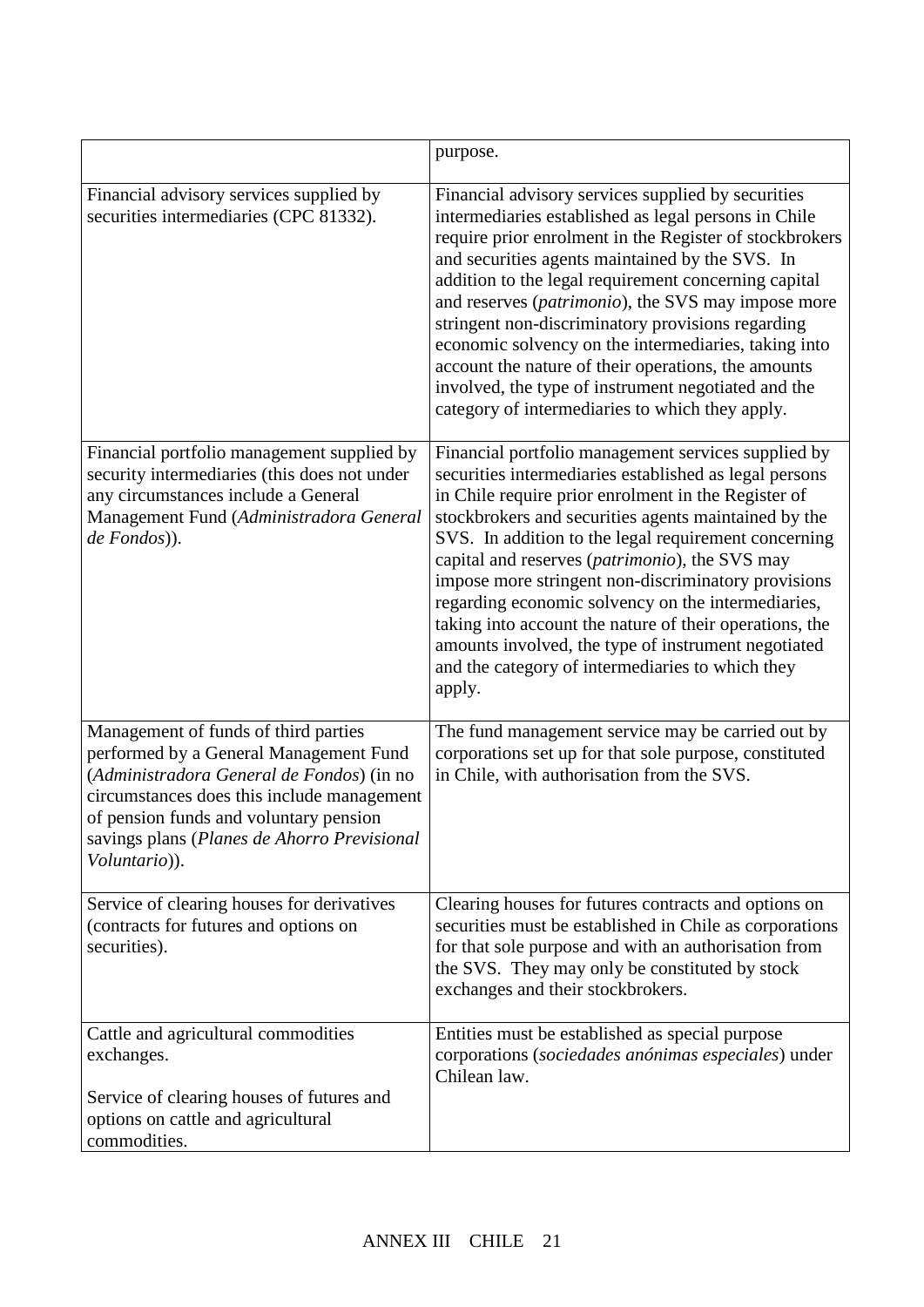| Cattle and agricultural commodities<br>brokerage.                                                                                                                                                       | The activity of cattle and agricultural commodities<br>broker must be performed by legal entities established<br>under Chilean law.                                   |
|---------------------------------------------------------------------------------------------------------------------------------------------------------------------------------------------------------|-----------------------------------------------------------------------------------------------------------------------------------------------------------------------|
| General deposit warehouses (warrants)<br>(corresponds to merchandise warehousing)<br>services accompanied by the issue of a<br>deposit certificate and a chattel mortgage<br>receipt (vale de prenda)). | Provision of warrant services may be carried out only<br>by legal persons duly constituted in Chile who have<br>the supply of warrant services as their sole purpose. |
| Securities issue and registration services<br>(CPC 81322) (does not include deposit and<br>custody of securities services).                                                                             | None.                                                                                                                                                                 |